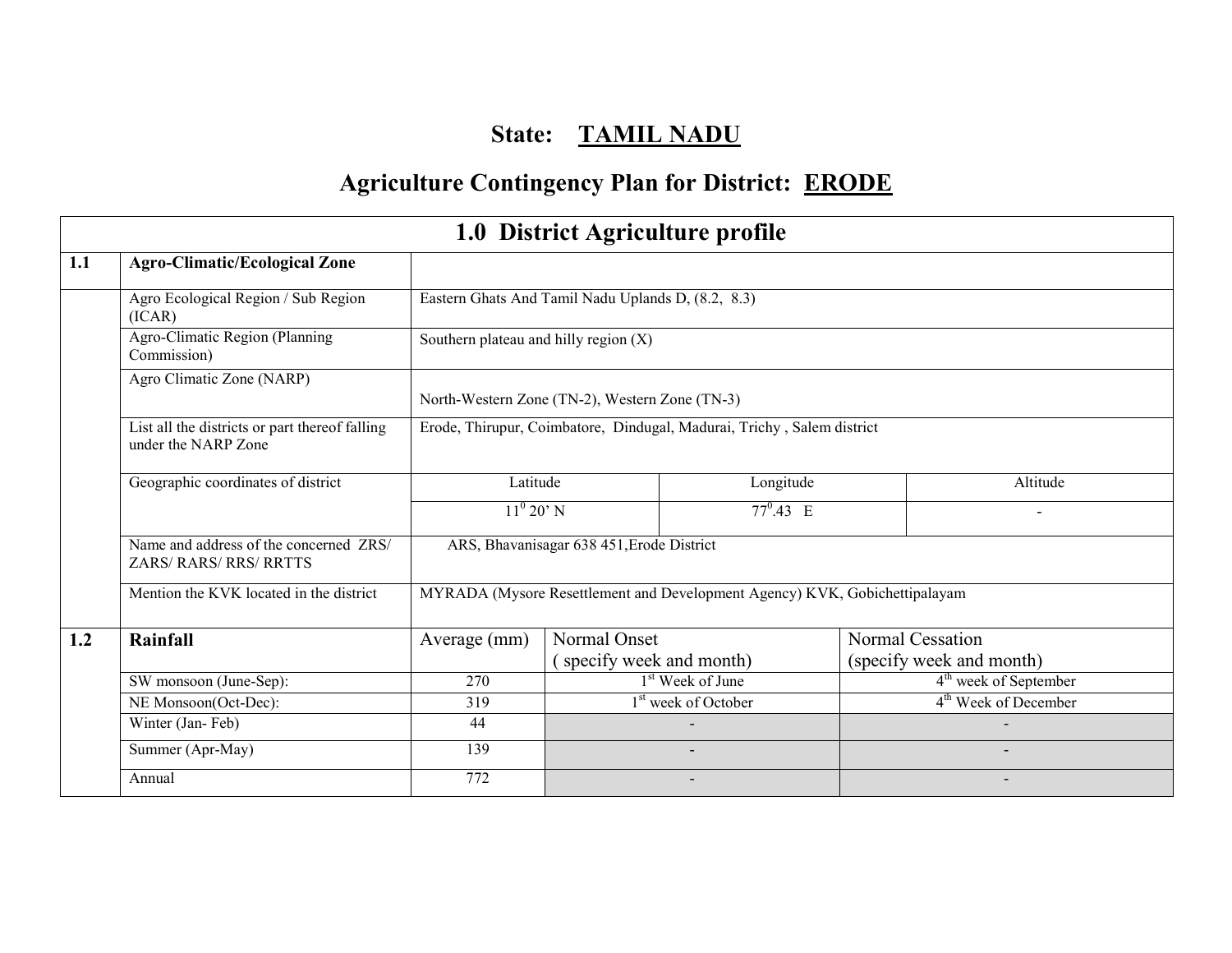| Land use                | Geographical area |       | Forest   Land under | Permanent | Cultivable | Land       | Barren and   | Current | Other   |
|-------------------------|-------------------|-------|---------------------|-----------|------------|------------|--------------|---------|---------|
| pattern of the          |                   | area  | non-                | pastures  | wasteland  | under      | uncultivable | fallows | fallows |
| district (latest        |                   |       | agricultural        |           |            | Misc. tree | land         |         |         |
| statistics)             |                   |       | use                 |           |            | crops and  |              |         |         |
|                         |                   |       |                     |           |            | groves     |              |         |         |
| Area $(900 \text{ ha})$ | 816.2             | 228.7 | 81.8                | 0.2       |            | ⊥.∠        | 7.0          | 102.7   | 102.6   |
|                         |                   |       |                     |           |            |            |              |         |         |

| 1.4 | <b>Major Soils (Dominant)</b> | Area ('000 ha) | Percent $(\% )$ of total |
|-----|-------------------------------|----------------|--------------------------|
|     | Red clayey soils              | 142.0          | 17                       |
|     | Lateritic soils               | 114.2          | 14                       |
|     | Alluvial soils                | 145.2          | 17                       |
|     | Other soil types              | 414.8          | 52                       |
| 1.5 | <b>Agricultural land use</b>  | Area ('000 ha) | Cropping intensity %     |
|     | Net sown area                 | 294.7          | 105.4                    |
|     | Area sown more than once      | 16.0           |                          |
|     | Gross cropped area            | 310.7          |                          |

| 1.6 | <b>Irrigation</b>            | Area ('000 ha) | Percent $(\% )$ |          |
|-----|------------------------------|----------------|-----------------|----------|
|     | Net irrigated area           | 166.1          | 60              |          |
|     | Gross irrigated area         | 181.8          | 62              |          |
|     | Rainfed area                 | 128.6          | 40              |          |
|     | <b>Sources of Irrigation</b> | <b>Number</b>  | Area ('000 ha)  | $%$ area |
|     | Canals                       | 13             | 88.0            | 50.7     |
|     | Tanks                        | 21             | 0.3             | 0.2      |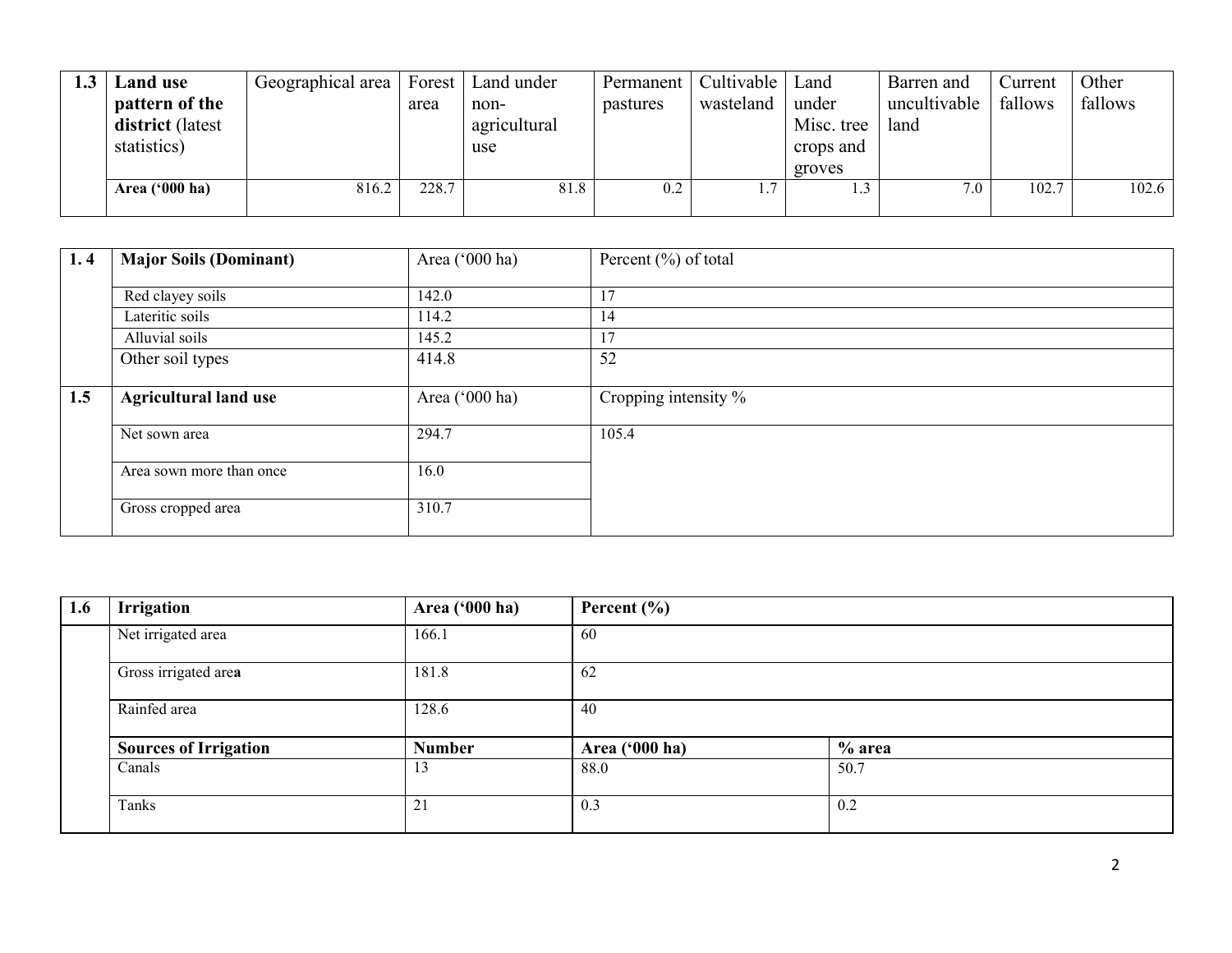| Open wells                       | 121358             | 66.3                     |                                     | 5.2                                                |  |  |
|----------------------------------|--------------------|--------------------------|-------------------------------------|----------------------------------------------------|--|--|
| Bore wells                       | 9905               | 16.5                     |                                     | 9.5                                                |  |  |
| Lift irrigation                  |                    | 1.4                      |                                     |                                                    |  |  |
| Other sources                    |                    | 2.2                      |                                     | 1.3                                                |  |  |
| Total                            |                    | 173.3                    |                                     | 66.5                                               |  |  |
| Pumpsets                         |                    |                          |                                     |                                                    |  |  |
| Micro-irrigation                 |                    | $\overline{\phantom{a}}$ |                                     |                                                    |  |  |
| Groundwater availability and use | No. of blocks      | $%$ area                 | <b>Quality of water</b>             |                                                    |  |  |
| Over exploited                   |                    | 27.8                     |                                     |                                                    |  |  |
| Critical                         |                    | 38.2                     |                                     | Salinity level: 85% good, 12% moderate and 3% poor |  |  |
| Semi-critical                    |                    | 23.0                     | Sodium Adsorption Ratio: 100 % good | Residual Sodium Carbonate: 100% good               |  |  |
| Safe                             |                    | 10.9                     |                                     |                                                    |  |  |
| Wastewater availability and use  | Data not available |                          |                                     |                                                    |  |  |

## Area under major field crops & horticulture etc.

\*If break-up data (irrigated, rainfed) is not available, give total area

| 1.7 | <b>Major Field Crops cultivated</b> | Area ('000 ha)   |                          |                          |                          |                          |              |  |  |  |
|-----|-------------------------------------|------------------|--------------------------|--------------------------|--------------------------|--------------------------|--------------|--|--|--|
|     |                                     | <b>Kharif</b>    |                          |                          | Rabi                     | Summer                   | <b>Total</b> |  |  |  |
|     |                                     | <b>Irrigated</b> | Rainfed                  | <b>Irrigated</b>         | Rainfed                  |                          |              |  |  |  |
|     | Sugarcane                           | 41.9             | $\overline{\phantom{a}}$ | $\overline{\phantom{a}}$ | <b>.</b>                 |                          | 41.9         |  |  |  |
|     | Paddy                               | 9.9              |                          | 27.0                     | 0.08                     | 1.3                      | 38.3         |  |  |  |
|     | Groundnut                           | 3.6              | 23.1                     | 4.4                      | 0.2                      |                          | 31.4         |  |  |  |
|     | Maize                               | 7.0              | 7.0                      | 6.4                      | $\sim$                   |                          | 20.4         |  |  |  |
|     | Sesame                              | 5.5              | 1.9                      | 4.5                      | $\overline{\phantom{a}}$ | $\overline{\phantom{0}}$ | 12.1         |  |  |  |
|     |                                     |                  |                          |                          |                          |                          |              |  |  |  |
|     | <b>Horticulture crops - Fruits</b>  |                  | Total area ('000 ha)     |                          | <b>Irrigated</b><br>10.4 |                          | Rainfed      |  |  |  |
|     | Banana                              | 10.4             |                          |                          |                          |                          | -            |  |  |  |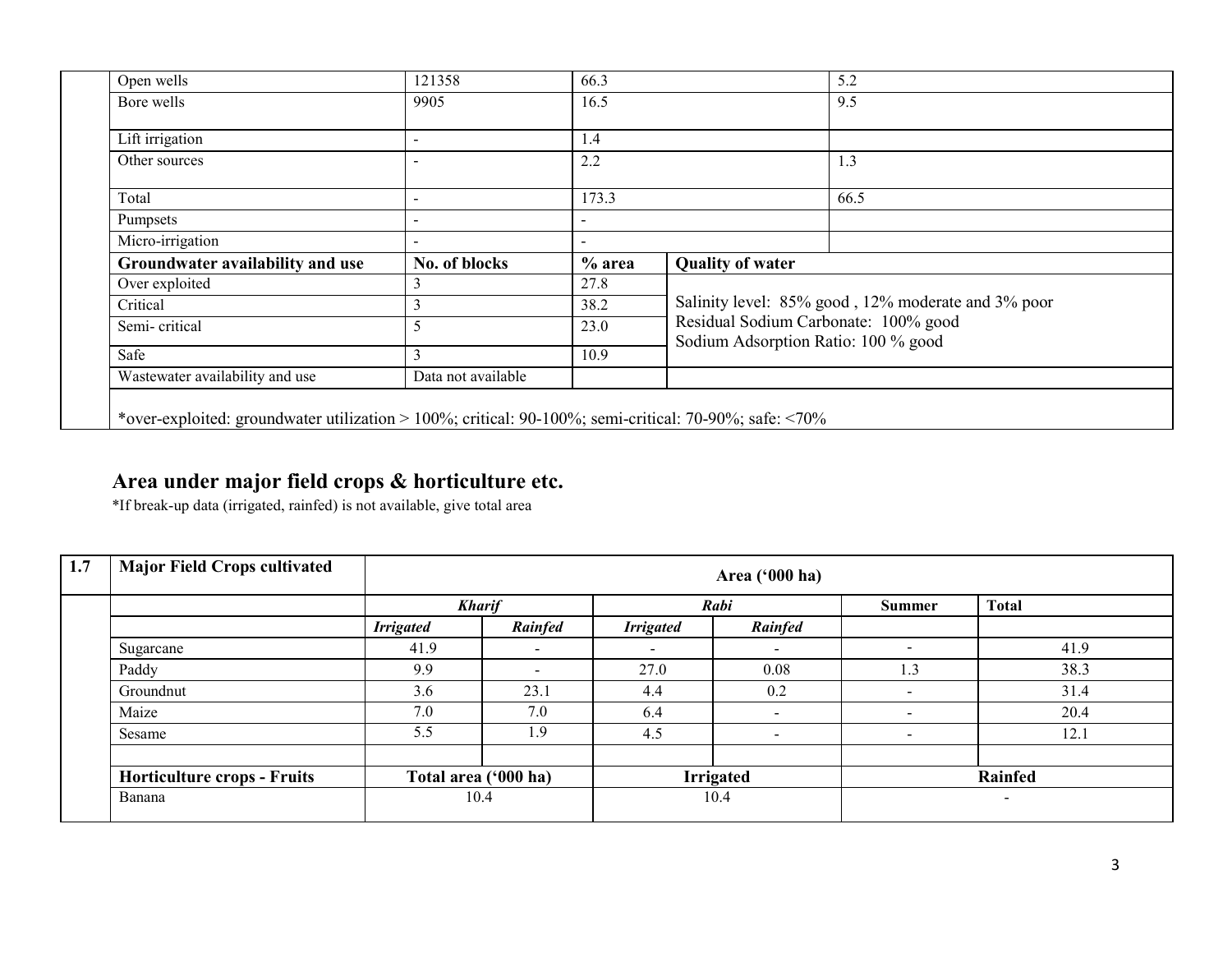| Mango                                   | 0.9               | 0.9              | 0.05           |  |  |
|-----------------------------------------|-------------------|------------------|----------------|--|--|
| <b>Horticultural crops - Vegetables</b> | <b>Total area</b> | <b>Irrigated</b> | <b>Rainfed</b> |  |  |
| Onion                                   | $\cup$ . $\neg$   | ⊃.¬              |                |  |  |
| Chillies                                | .                 | 1.1              |                |  |  |

| <b>Medicinal and Aromatic crops</b> | <b>Total area</b> |  |
|-------------------------------------|-------------------|--|
| Kanvazhi kizhangu(Gloriosa superba) | 0.9               |  |
| <b>Spices and Condiments</b>        |                   |  |
| Turmeric                            | 7.8               |  |
| <b>Plantation crops</b>             | <b>Total area</b> |  |
| Coconut                             | 19.4              |  |
| <b>Fodder crops</b>                 | <b>Total area</b> |  |
| Fodder Sorghum                      | 59.5              |  |
| Total fodder crop area              | 59.5              |  |
| <b>Grazing land</b>                 | 0.18              |  |
| Sericulture etc                     | 1.05              |  |

| 1.8 | Livestock                                      | <b>Male ('000)</b> | Female ('000) | Total $(900)$                      |
|-----|------------------------------------------------|--------------------|---------------|------------------------------------|
|     |                                                |                    |               |                                    |
|     | Non descriptive Cattle (local low yielding)    | 49.0               | 80.8          | 129.9                              |
|     | Crossbred cattle                               | 78.4               | 341.1         | 419.5                              |
|     | Non descriptive Buffaloes (local low yielding) |                    |               | 242.4                              |
|     | <b>Graded Buffaloes</b>                        |                    |               |                                    |
|     | Goat                                           |                    |               | 533.0                              |
|     | Sheep                                          |                    |               | 584.3                              |
|     |                                                |                    |               |                                    |
|     | Others (Camel, Pig, Yak etc.)                  |                    |               | 7.3                                |
|     | Commercial dairy farms (Number)                |                    |               |                                    |
| 1.9 | <b>Poultry</b>                                 | No. of farms       |               | <b>Total No. of birds (number)</b> |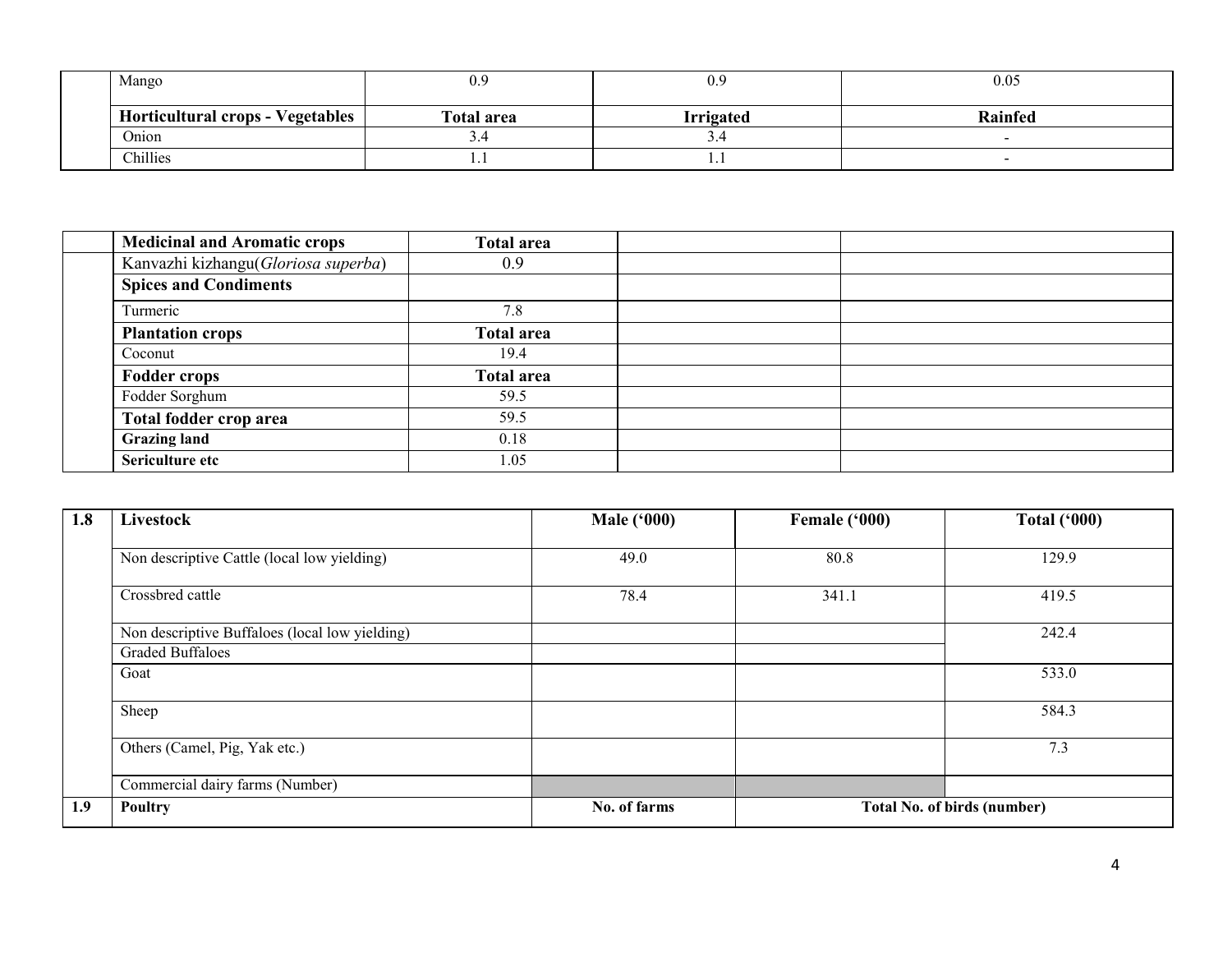|      | Commercial                                                     |                                                              |                        |                          | 87 – Layer farms<br>132 - Broiler farms | $36,81,898 - Layer$<br>34,45,416 - Broiler             |                                                        |                          |  |  |
|------|----------------------------------------------------------------|--------------------------------------------------------------|------------------------|--------------------------|-----------------------------------------|--------------------------------------------------------|--------------------------------------------------------|--------------------------|--|--|
|      | Backyard                                                       |                                                              |                        |                          | ---                                     | $3,16,151 - Desi Birds$<br>$6,28,151$ – Improved Birds |                                                        |                          |  |  |
| 1.10 | Fisheries (Data source: Chief Planning Officer)                |                                                              |                        |                          |                                         |                                                        |                                                        |                          |  |  |
|      | A. Capture                                                     |                                                              |                        |                          |                                         |                                                        |                                                        |                          |  |  |
|      | i) Marine (Data Source: Fisheries                              | No. of fishermen                                             |                        | <b>Boats</b>             |                                         |                                                        | <b>Nets</b>                                            | <b>Storagefacilities</b> |  |  |
|      | Department)                                                    |                                                              |                        | Mechanized               | Non-<br>mechanized                      | Mechanized<br>(Trawl nets,<br>Gill nets)               | Non-mechanized<br>(Shore Seines,<br>Stake & trap nets) | (Ice plants etc.)        |  |  |
|      |                                                                | $\blacksquare$                                               |                        | $\blacksquare$           | $\blacksquare$                          | $\blacksquare$                                         | $\blacksquare$                                         | $\overline{\phantom{0}}$ |  |  |
|      | ii) Inland (Data Source: Fisheries                             |                                                              | No. Farmer owned ponds |                          | <b>No. of Reservoirs</b>                |                                                        | No. of village tanks                                   |                          |  |  |
|      | Department)                                                    | 40.7 Ha. (Source: Fish Farmers<br><b>Development Agency)</b> |                        | $\overline{7}$           |                                         | 847                                                    |                                                        |                          |  |  |
|      | <b>B.</b> Culture                                              |                                                              |                        |                          |                                         |                                                        |                                                        |                          |  |  |
|      | i) Brackish water (Data Source: MPEDA/Fisheries<br>Department) |                                                              |                        | Water Spread Area (ha)   |                                         | Yield (t/ha)                                           | <b>Production ('000 tons)</b>                          |                          |  |  |
|      |                                                                |                                                              |                        | $\overline{\phantom{a}}$ |                                         | $\overline{\phantom{a}}$                               |                                                        | $\overline{\phantom{a}}$ |  |  |
|      | ii) Fresh water (Data Source: Fisheries Department)            |                                                              |                        | $\blacksquare$           |                                         | $\overline{\phantom{0}}$                               |                                                        | $\blacksquare$           |  |  |

| 1.11 | <b>Production and</b>                                                             | <b>Kharif</b>          |                         | Rabi                   |                         | Summer                 |                         | <b>Total</b>           |                         |
|------|-----------------------------------------------------------------------------------|------------------------|-------------------------|------------------------|-------------------------|------------------------|-------------------------|------------------------|-------------------------|
|      | <b>Productivity of major</b><br>crops (Average of last 3)<br>years: 2006, 07, 08) | Production<br>(tonnes) | Productivity<br>(kg/ha) | Production<br>(tonnes) | Productivity<br>(kg/ha) | Production<br>(tonnes) | Productivity<br>(kg/ha) | Production<br>(tonnes) | Productivity<br>(kg/ha) |
|      | Sugarcane                                                                         |                        |                         |                        |                         |                        |                         | 5662523                | 132000                  |
|      | 2.Paddy                                                                           | 48087                  | 4631                    | 12207                  | 4168                    | 3936                   | 3619                    | 164230                 | 4139                    |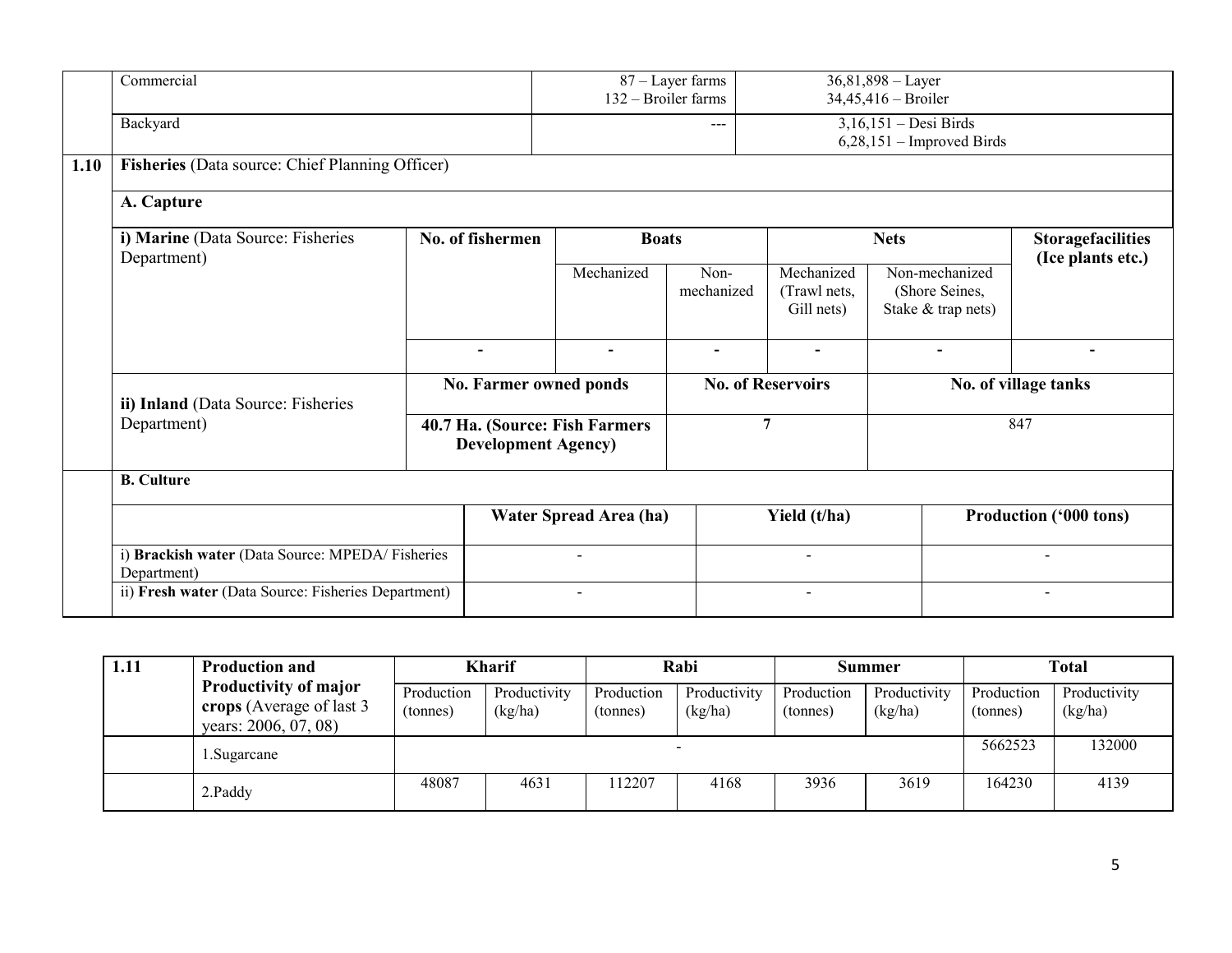| 3. Groundnut | 27564 | 1112 |                          | 20384 | 2820 | 47948 | 1966 |
|--------------|-------|------|--------------------------|-------|------|-------|------|
| 4. Maize     |       |      | $\overline{\phantom{0}}$ |       |      | 93571 | 5548 |
| 5.Sesame     | 1829  | 831  |                          | 6847  | 763  | 8676  | 797  |

| <b>Major Horticultural crops</b> |              |                          |        |          |
|----------------------------------|--------------|--------------------------|--------|----------|
| Banana                           |              | $\overline{\phantom{0}}$ | 61452  | 576623   |
| Mango                            |              |                          | 5424   | 5498     |
| Onion                            |              |                          | 23282  | 8393     |
| Chillies                         |              |                          | 1036   | 1048     |
| Kanvazhi kizhangu(Glory lily)    |              | $\,$                     |        |          |
| Katrazhai(Aloe)                  |              | $\overline{\phantom{a}}$ |        |          |
| Turmeric                         |              |                          | 61845  | 7213     |
| Coconut                          |              | $\overline{\phantom{0}}$ | 2579 * | 13407 ** |
| * in Lac nuts                    | ** nuts / ha |                          |        |          |

| 1.12 | Sowing window for 5 major<br>crops (start and end of sowing | Sugarcane                                          | Paddy                                                                                                 | Ground nut                                                   | Maize                                                                                                         | Gingelly                                      |
|------|-------------------------------------------------------------|----------------------------------------------------|-------------------------------------------------------------------------------------------------------|--------------------------------------------------------------|---------------------------------------------------------------------------------------------------------------|-----------------------------------------------|
|      | period)                                                     |                                                    |                                                                                                       |                                                              |                                                                                                               |                                               |
|      | Kharif-Rainfed                                              |                                                    |                                                                                                       | $1st$ week of June to $4th$<br>week of June                  | $1st$ week of July -<br>$2nd$ week of<br>August.                                                              |                                               |
|      | Kharif-Irrigated                                            | $1st$ week of June to $4th$ week<br>of September   | $1st$ week of June to $1st$ week<br>of July and $3rd$ week of<br>August to $1st$ week of<br>September |                                                              | $1st$ week of July -<br>$2nd$ week of<br>August and $3rd$<br>week of<br>September to $2nd$<br>week of October |                                               |
|      | Rabi-Rainfed                                                |                                                    |                                                                                                       |                                                              |                                                                                                               |                                               |
|      | Rabi-Irrigated                                              | $1st$ week of October to $4th$<br>week of December | $1st$ week of October to $1st$<br>week of November                                                    | $\overline{\phantom{a}}$                                     |                                                                                                               |                                               |
|      | Summer Irrigated                                            | $1st$ week of January to $4th$<br>week of May      | $1st$ week of January to $4th$<br>week of January                                                     | 1 <sup>st</sup> week of December<br>to $1st$ week of January | $2nd$ week of<br>January to $2nd$<br>week of February                                                         | $2nd$ week of<br>February to<br>$2nd$ week of |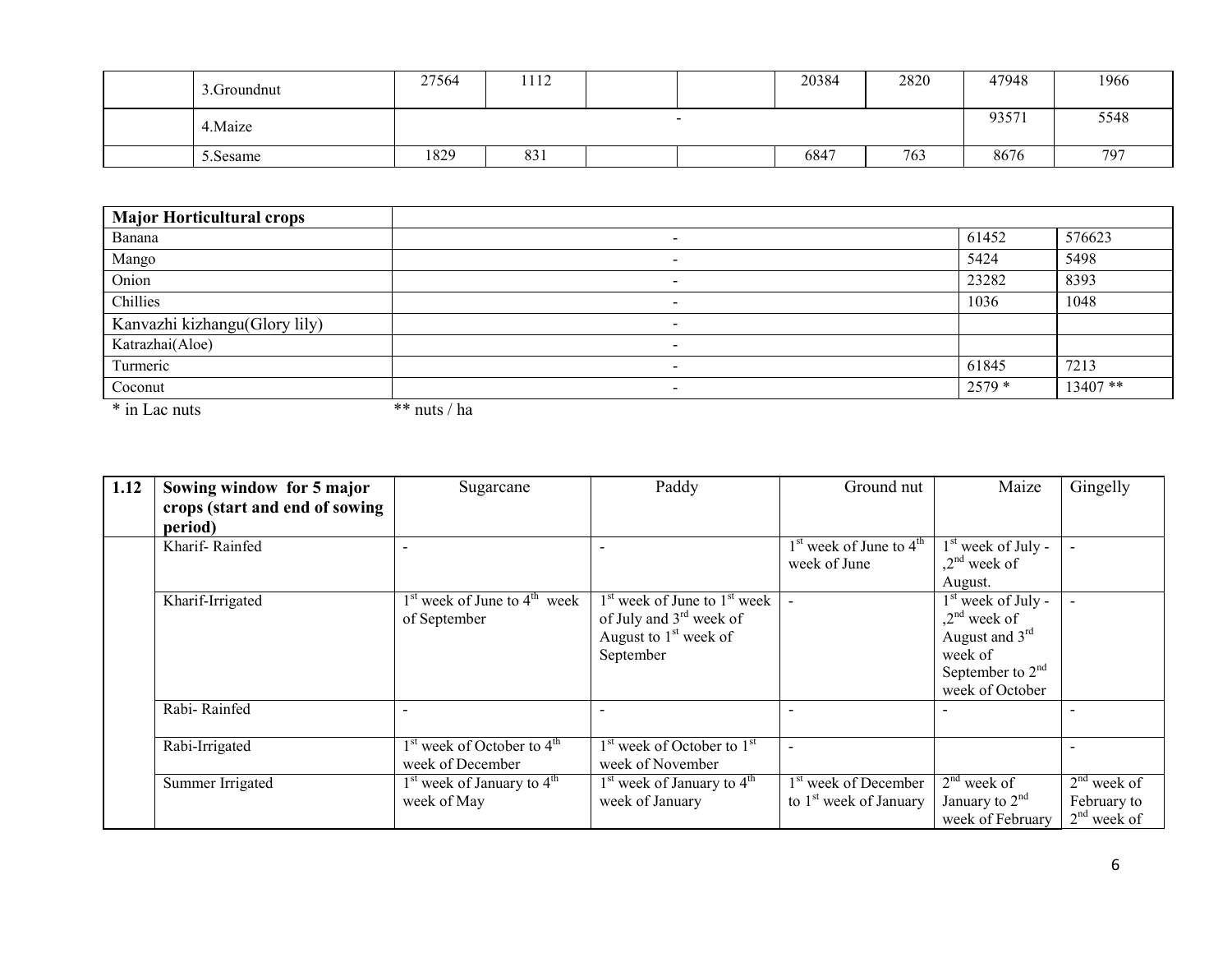|  |  |  | Marcr |
|--|--|--|-------|
|  |  |  |       |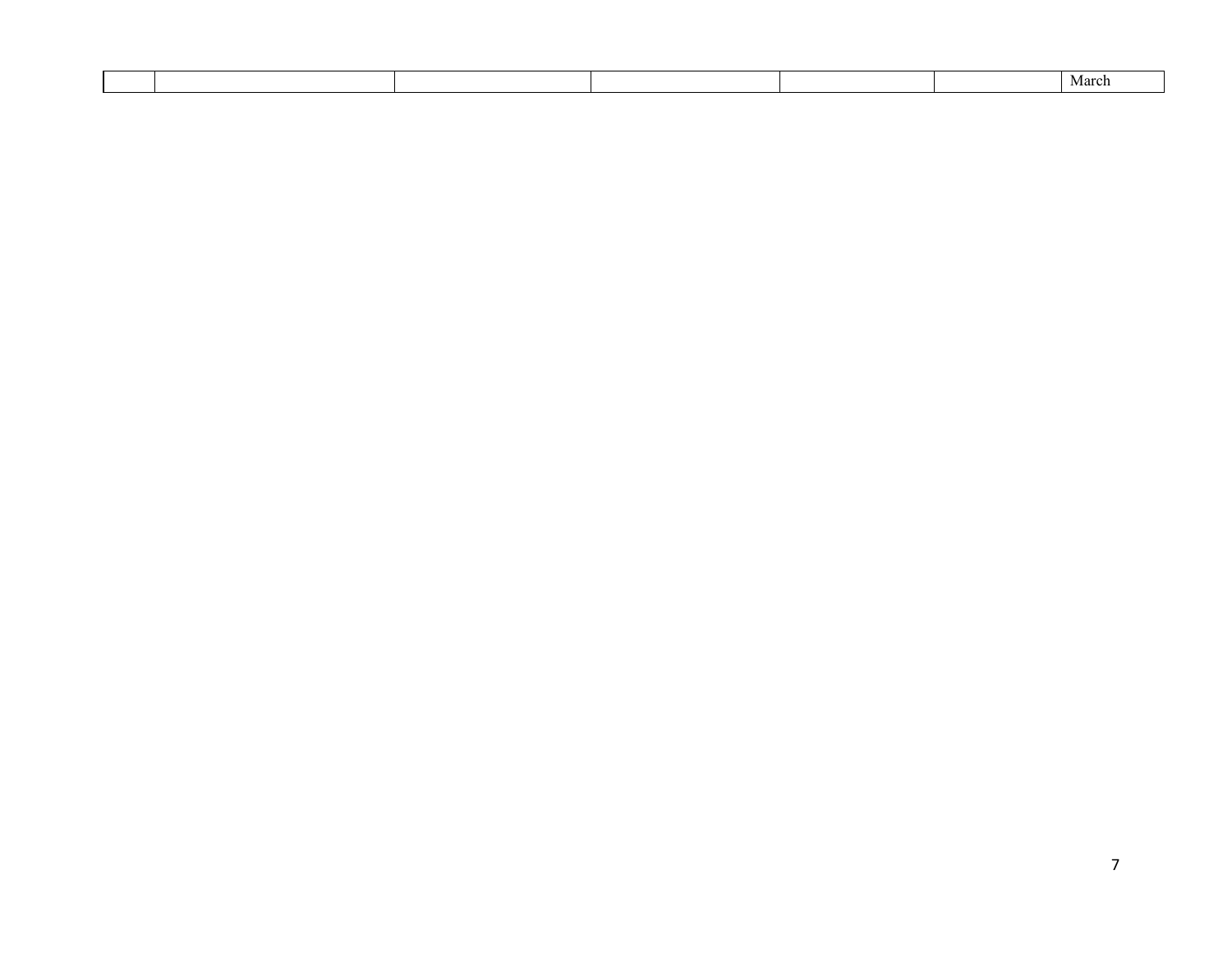| 1.13 | What is the major contingency<br>the district is prone to? (Tick<br>mark and mention years if known<br>during the last 10 year period) | Regular                  | Occasional               | None                     |
|------|----------------------------------------------------------------------------------------------------------------------------------------|--------------------------|--------------------------|--------------------------|
|      | Drought                                                                                                                                | $\sim$                   |                          | $\overline{\phantom{a}}$ |
|      | Flood                                                                                                                                  | $\overline{\phantom{a}}$ | $\overline{\phantom{a}}$ |                          |
|      | High intense storms                                                                                                                    | $\blacksquare$           | $\blacksquare$           |                          |
|      | Cyclone                                                                                                                                |                          |                          |                          |
|      | Hail storm                                                                                                                             | $\overline{a}$           | $\blacksquare$           |                          |
|      | Heat wave                                                                                                                              | $\sim$                   | $\sim$                   |                          |
|      | Cold wave                                                                                                                              |                          | $\overline{\phantom{0}}$ |                          |
|      | Frost                                                                                                                                  | $\overline{\phantom{a}}$ | $\overline{\phantom{a}}$ |                          |
|      | Sea water inundation                                                                                                                   | $\sim$                   | $\sim$                   |                          |
|      | Pests and diseases (specify)                                                                                                           | $\blacksquare$           | $\overline{\phantom{a}}$ | $\overline{\phantom{a}}$ |

| 1.14 | Include Digital maps of<br>the district for | Location map of district within State as Annexure I | Enclosed: Yes |
|------|---------------------------------------------|-----------------------------------------------------|---------------|
|      | Mean annual rainfall as Annexure 2          | Enclosed: Yes                                       |               |
|      | Soil map as Annexure 3                      | Enclosed: Yes                                       |               |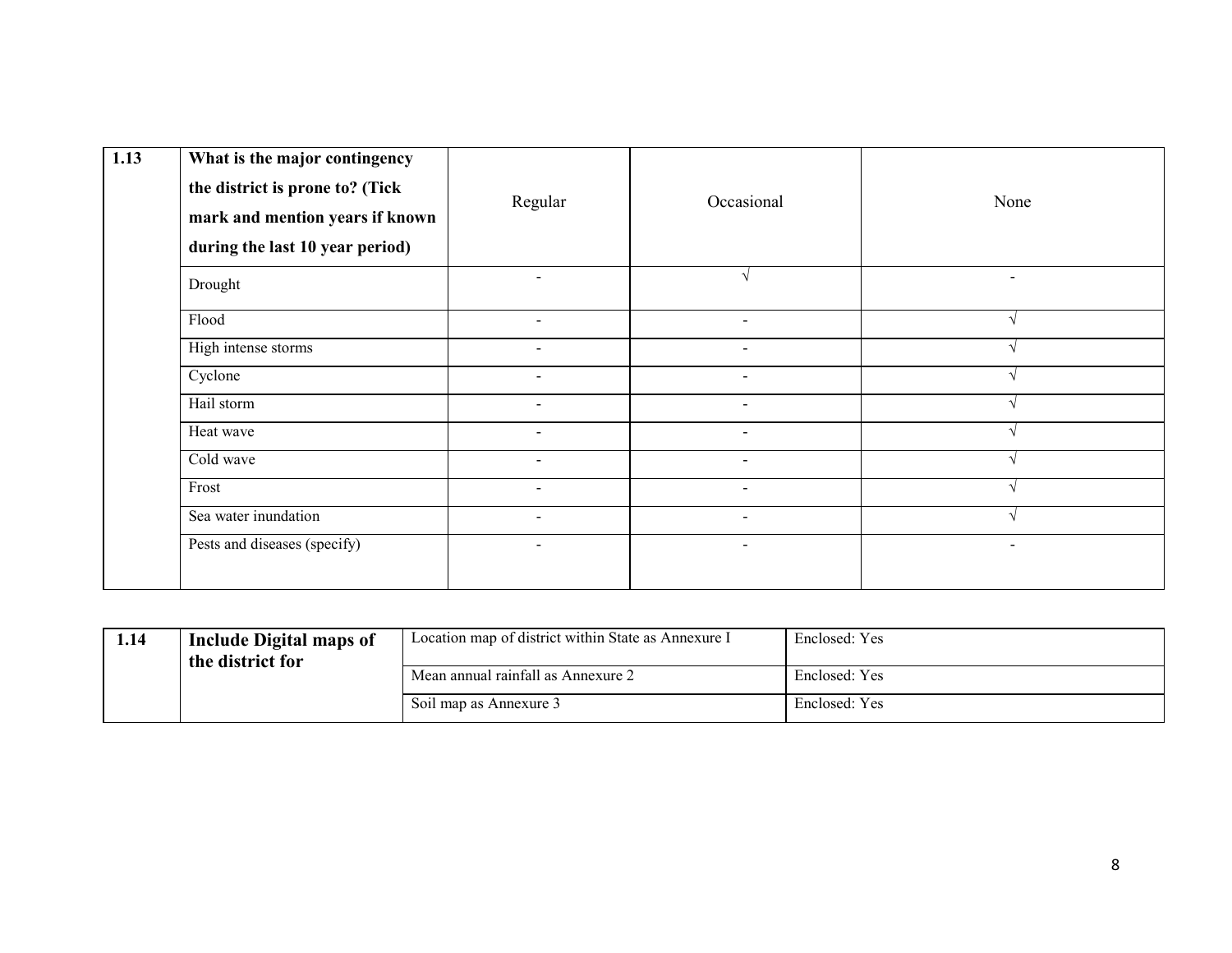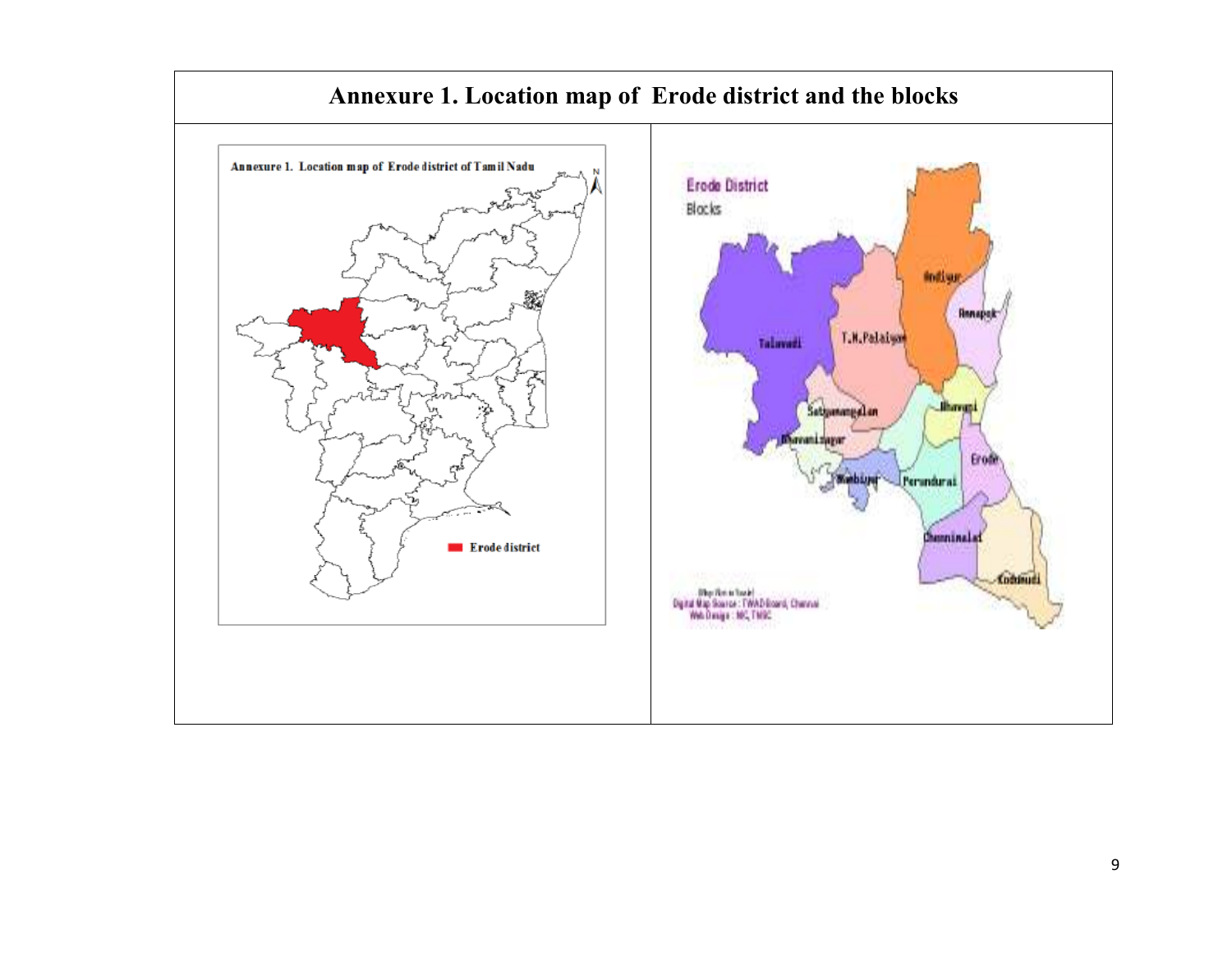Annexure 2. Mean annual rainfall of Erode district

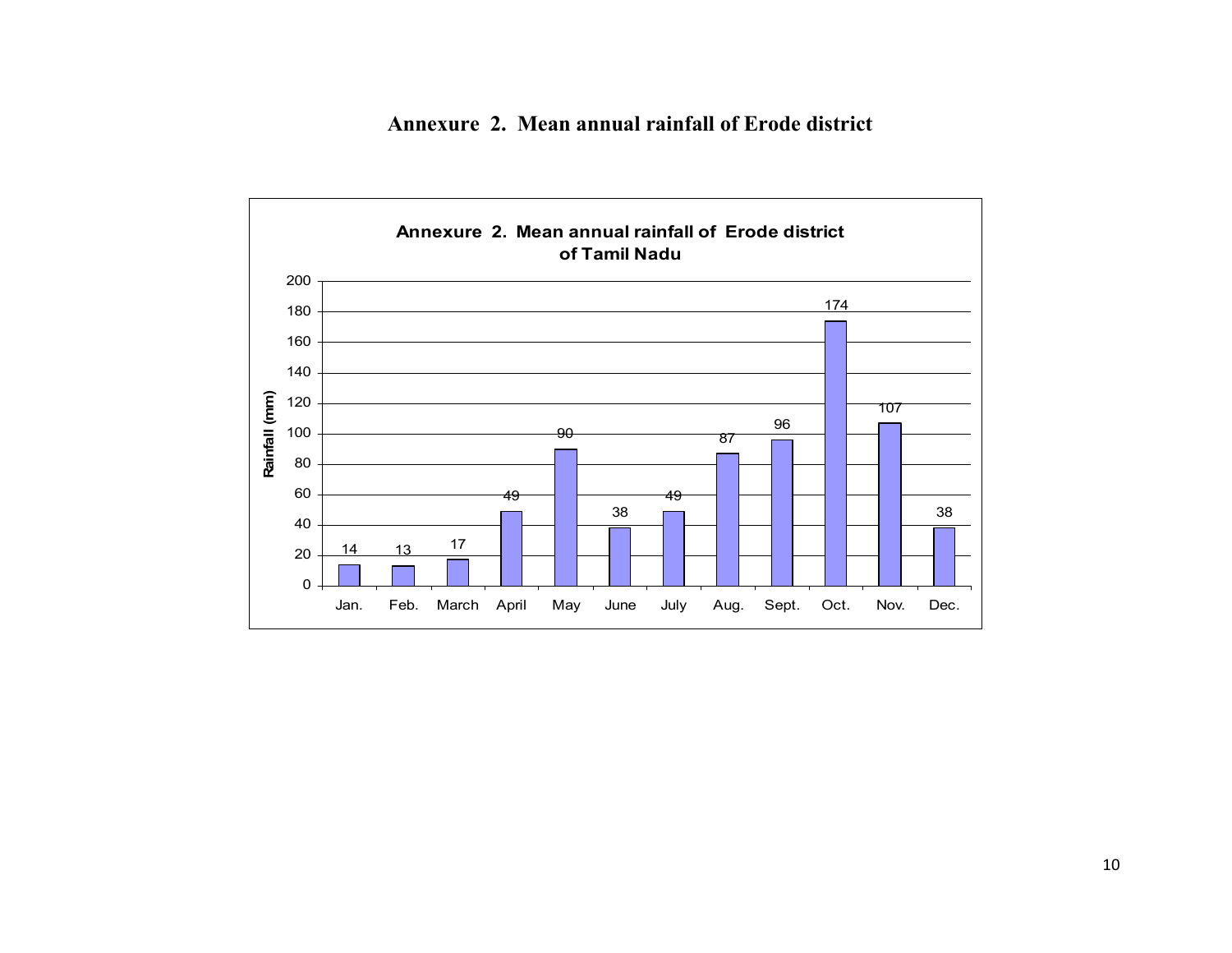

## Annexure 3. Soil map of Erode district of Tamil Nadu

Source: NBSS & LUP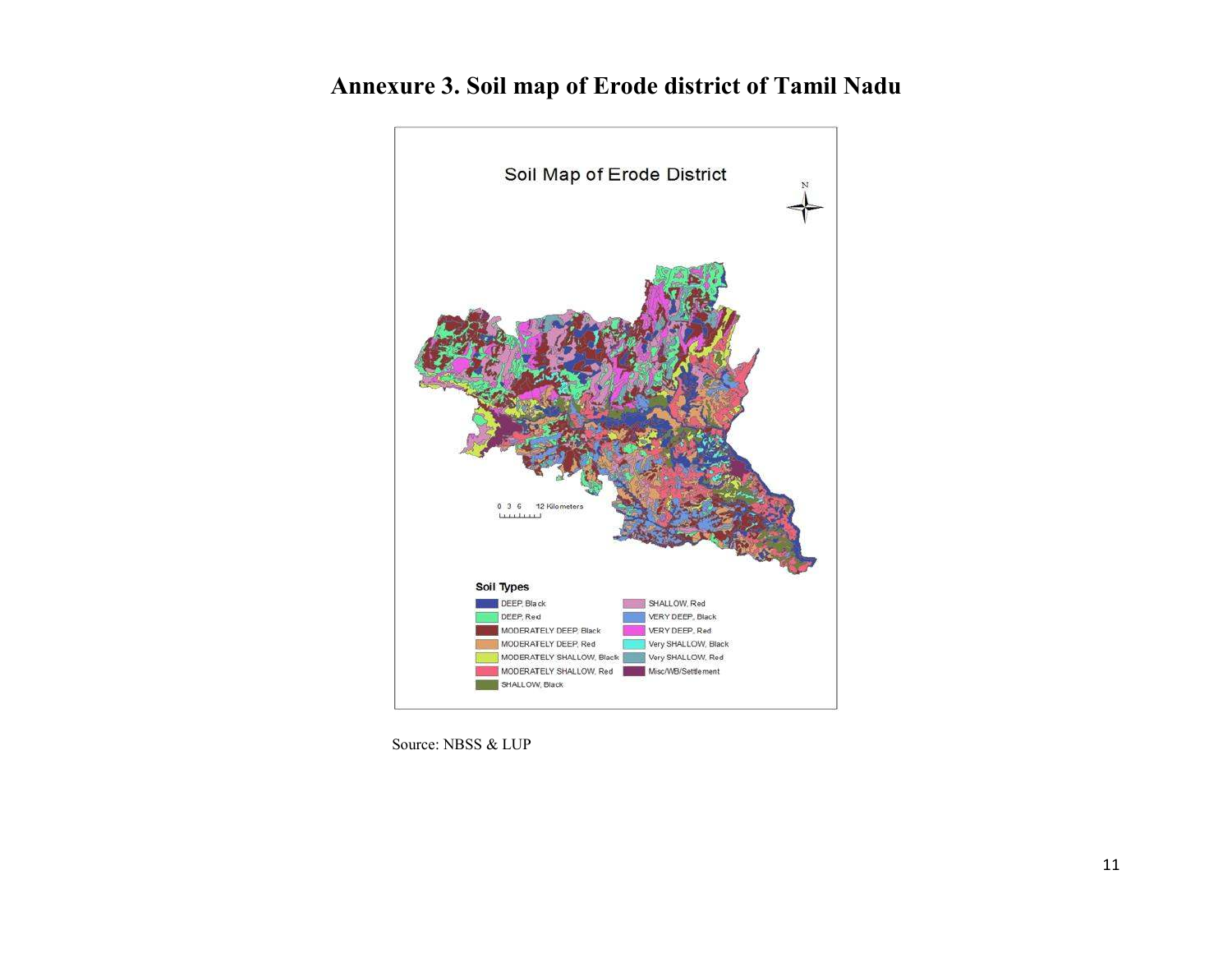## 2.0 Strategies for weather related contingencies

### 2.1 Drought

#### 2.1.1 Rainfed situation

| <b>Condition</b>                                  |                                   |                                                                               | <b>Suggested Contingency measures</b>                          |                                                                                                                                           |  |
|---------------------------------------------------|-----------------------------------|-------------------------------------------------------------------------------|----------------------------------------------------------------|-------------------------------------------------------------------------------------------------------------------------------------------|--|
| <b>Early season</b><br>drought (delayed<br>onset) | <b>Major Farming</b><br>situation | Crop/cropping system                                                          | Change in<br>crop/cropping system                              | <b>Agronomic measures</b>                                                                                                                 |  |
| Delay by 2 weeks<br>June $3rd$ week               | Red soils                         | Groundnut + Pulses (Black<br>gram/ Green gram/ Cowpea)                        | No change                                                      | No change                                                                                                                                 |  |
|                                                   |                                   | Groundnut + Pulses (Red<br>gram)+Castor                                       | No change                                                      | No change                                                                                                                                 |  |
| Delay by 4 weeks                                  | Red soils                         | As above                                                                      | As above                                                       | Seed hardening with 1 percent Potassium<br>dihydrogen phosphate.<br>Mechanical sowing with tractor drawn seed<br>drills may also be used. |  |
| Delay by 6<br>weeks                               | Red Soils                         | Groundnut + Pulses (Black<br>gram/ Green gram/ Cowpea)                        | Sorghum+ Pulses (Black<br>gram/ Green gram/ Cowpea             | $-do-$                                                                                                                                    |  |
| July 3 rd week                                    |                                   | Groundnut + Pulses (Red<br>gram)+Castor                                       | Sorghum+ Pulses (Black<br>gram/Green gram/Cowpea               |                                                                                                                                           |  |
| Delay by 8<br>weeks<br>August $1st$ week          | Red Soils                         | Groundnut + Pulses (Black<br>gram/ Green gram/ Cowpea/<br>$Redgram + Castor)$ | Fodder Sorghum + Pulses<br>(Black gram/ Green gram/<br>Cowpea) | $-do-$                                                                                                                                    |  |
|                                                   |                                   | Groundnut + Pulses (Black<br>gram/ Green gram/ Cowpea/<br>$Redgram + Castor)$ | Horse gram                                                     | Mechanical sowing with tractor drawn seed<br>drills may also be used.                                                                     |  |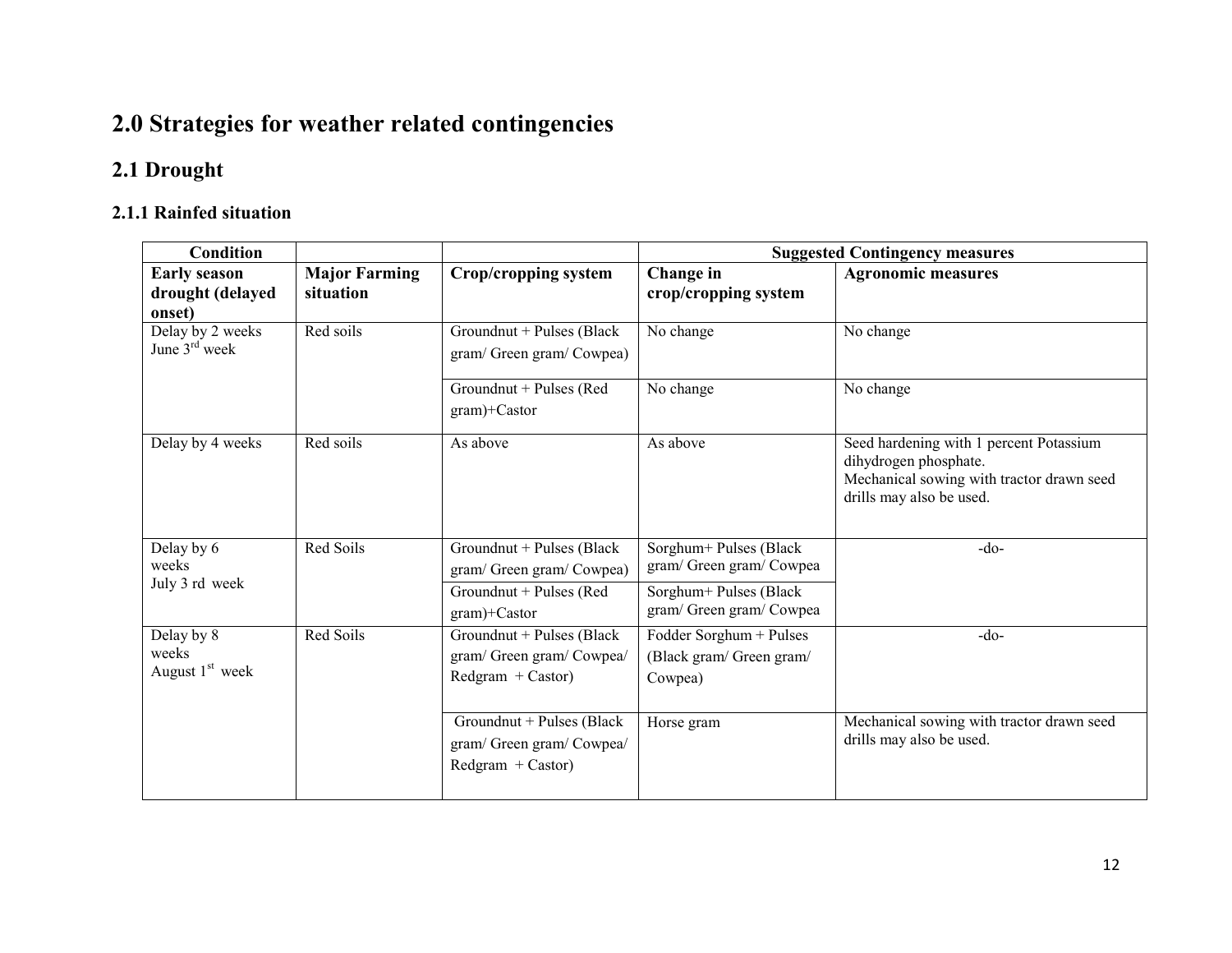| Condition           |                      |                       | <b>Suggested Contingency measures</b> |                                           |
|---------------------|----------------------|-----------------------|---------------------------------------|-------------------------------------------|
| <b>Early season</b> | <b>Major Farming</b> | Crop/cropping system  | Crop management                       | Soil management                           |
| drought (Normal     | situation            |                       |                                       |                                           |
| onset, followed by  | Red Soils            | Groundnut +Blackgram/ | Seed hardening with 1 percent         | Soil test based fertilizer application is |
| $15-20$ days dry    |                      | Greengram/Cowpea      | Potassium dihydrogen                  | recommended after resumption of rains.    |
| spell after sowing  |                      | intercropping system  | phosphate.                            |                                           |
| leading to poor     |                      |                       |                                       |                                           |
| germination/crop    |                      |                       |                                       |                                           |
| stand etc.)         |                      |                       |                                       |                                           |

| Mid season<br>drought (long dry<br>spell) | <b>Major Farming</b><br>situation | Crop/cropping system                                              | Crop management                                                        | Soil management                                   |
|-------------------------------------------|-----------------------------------|-------------------------------------------------------------------|------------------------------------------------------------------------|---------------------------------------------------|
| At vegetative stage                       | Red Soils                         | Groundnut +Blackgram/<br>Greengram/Cowpea<br>intercropping system | Stimulates ground nut crop for<br>profuse and synchronous<br>flowering | Mulching with available farm wastes is<br>advised |

| <b>Condition</b>                          |                                   |                                                                   |                                                                                                                                                    | <b>Suggested Contingency measures</b> |
|-------------------------------------------|-----------------------------------|-------------------------------------------------------------------|----------------------------------------------------------------------------------------------------------------------------------------------------|---------------------------------------|
| Mid season<br>drought (long dry<br>spell) | <b>Major Farming</b><br>situation | Crop/cropping system                                              | Crop management                                                                                                                                    | Soil management                       |
| At reproductive stage                     | Red Soils                         | Groundnut +Blackgram/<br>Greengram/Cowpea<br>intercropping system | Supplemental irrigation with<br>harvested rain water from farm<br>ponds, if possible.<br>Spraying of 0.5 to 1 per cent<br>potassium chloride (KCl) |                                       |

| <b>Condition</b>         |                      |                      |                 | Suggested Contingency measures |
|--------------------------|----------------------|----------------------|-----------------|--------------------------------|
| $\mathbf{r}$<br>Terminal | <b>Major Farming</b> | Crop/cropping system | Crop management | Rabi Crop planning             |
| drought                  | situation            |                      |                 |                                |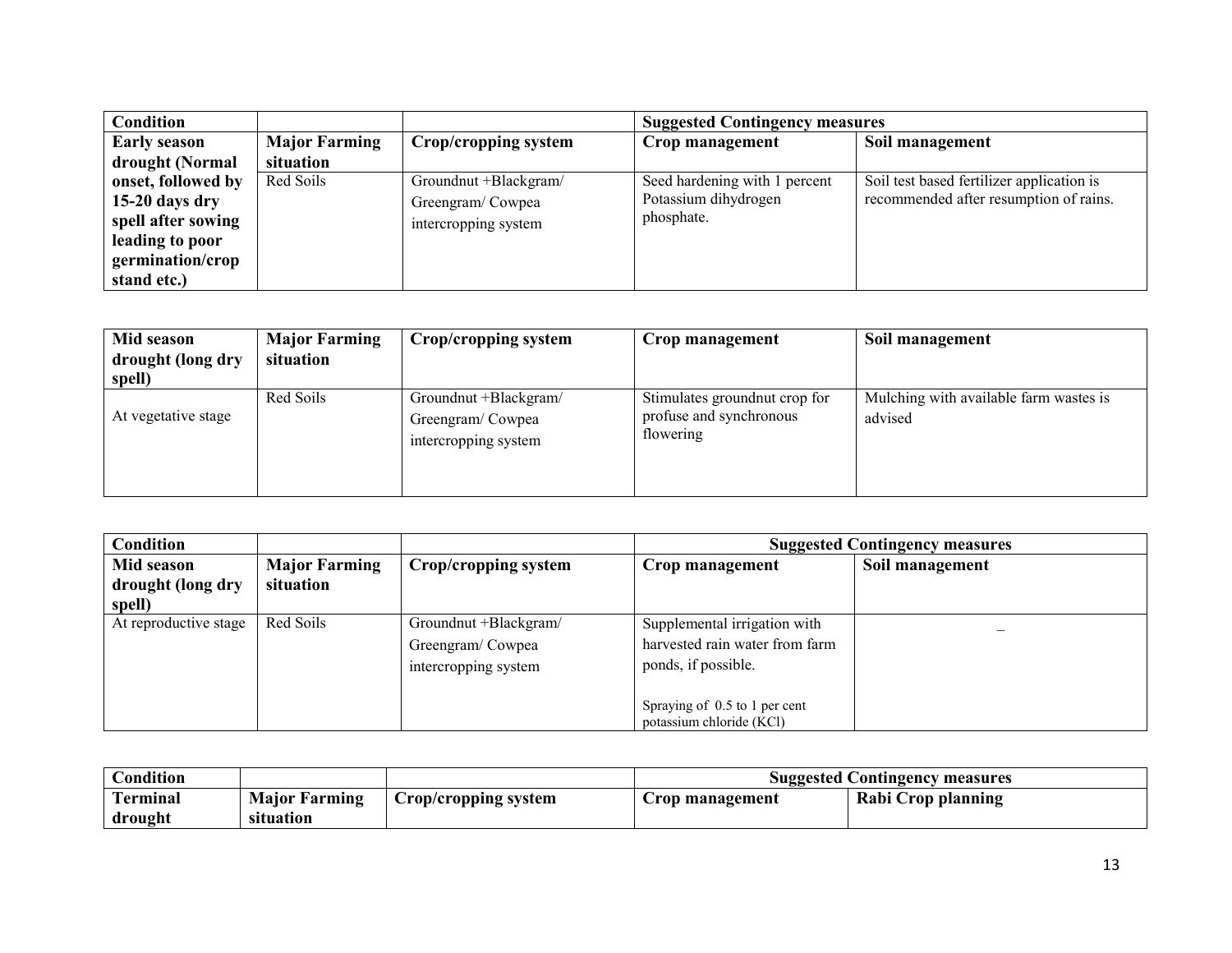| <b>Condition</b> |                      |                                |                                | <b>Suggested Contingency measures</b> |
|------------------|----------------------|--------------------------------|--------------------------------|---------------------------------------|
| <b>Terminal</b>  | <b>Major Farming</b> | Crop/cropping system           | Crop management                | Rabi Crop planning                    |
| drought          | situation            |                                |                                |                                       |
|                  | Red Soils            | Groundnut +Blackgram/          | Supplemental irrigation with   | No rabi crop in rainfed alfisols.     |
|                  |                      | Greengram/Cowpea intercropping | harvested rain water from farm |                                       |
|                  |                      | system                         | ponds, if possible.            |                                       |
|                  |                      |                                |                                |                                       |
|                  |                      |                                | Spraying of 0.5 to 1 per cent  |                                       |
|                  |                      |                                | potassium chloride (KCl)       |                                       |

#### 2.1.2 Irrigated situation

| <b>Condition</b>                                                         |                                                                                                                                                                |                         | <b>Suggested Contingency measures</b> |                                                                                                                                                                                                                                                                                                                 |  |
|--------------------------------------------------------------------------|----------------------------------------------------------------------------------------------------------------------------------------------------------------|-------------------------|---------------------------------------|-----------------------------------------------------------------------------------------------------------------------------------------------------------------------------------------------------------------------------------------------------------------------------------------------------------------|--|
|                                                                          | <b>Major Farming</b><br>situation                                                                                                                              | Crop/cropping<br>system | Change in crop/cropping<br>system     | <b>Agronomic measures</b>                                                                                                                                                                                                                                                                                       |  |
| Delayed/ limited<br>release of water in<br>canals due to low<br>rainfall | 1. Canal irrigated<br>red soils and laterite<br>soils<br>2. Canal irrigated<br>black soils<br>3. Well irrigated red<br>and laterite soils<br>4. Well irrigated | Paddy - Groundnut       | No change                             | Irrigation at critical stages of crop growth viz. sowing,<br>flowering, peg formation and maturity in the case of<br>Groundnut; and adopting<br>System of Rice Intensification (SRI method) with 2.5 cm<br>depth of irrigation at critical stages like Tillering, Panicle<br>initiation, flowering and maturity |  |
|                                                                          | black soils                                                                                                                                                    | Sugarcane               | No change                             | Drip irrigation                                                                                                                                                                                                                                                                                                 |  |
|                                                                          |                                                                                                                                                                | Turmeric                | No change                             | $-do-$                                                                                                                                                                                                                                                                                                          |  |
|                                                                          |                                                                                                                                                                | Banana                  | No change                             | $-do-$                                                                                                                                                                                                                                                                                                          |  |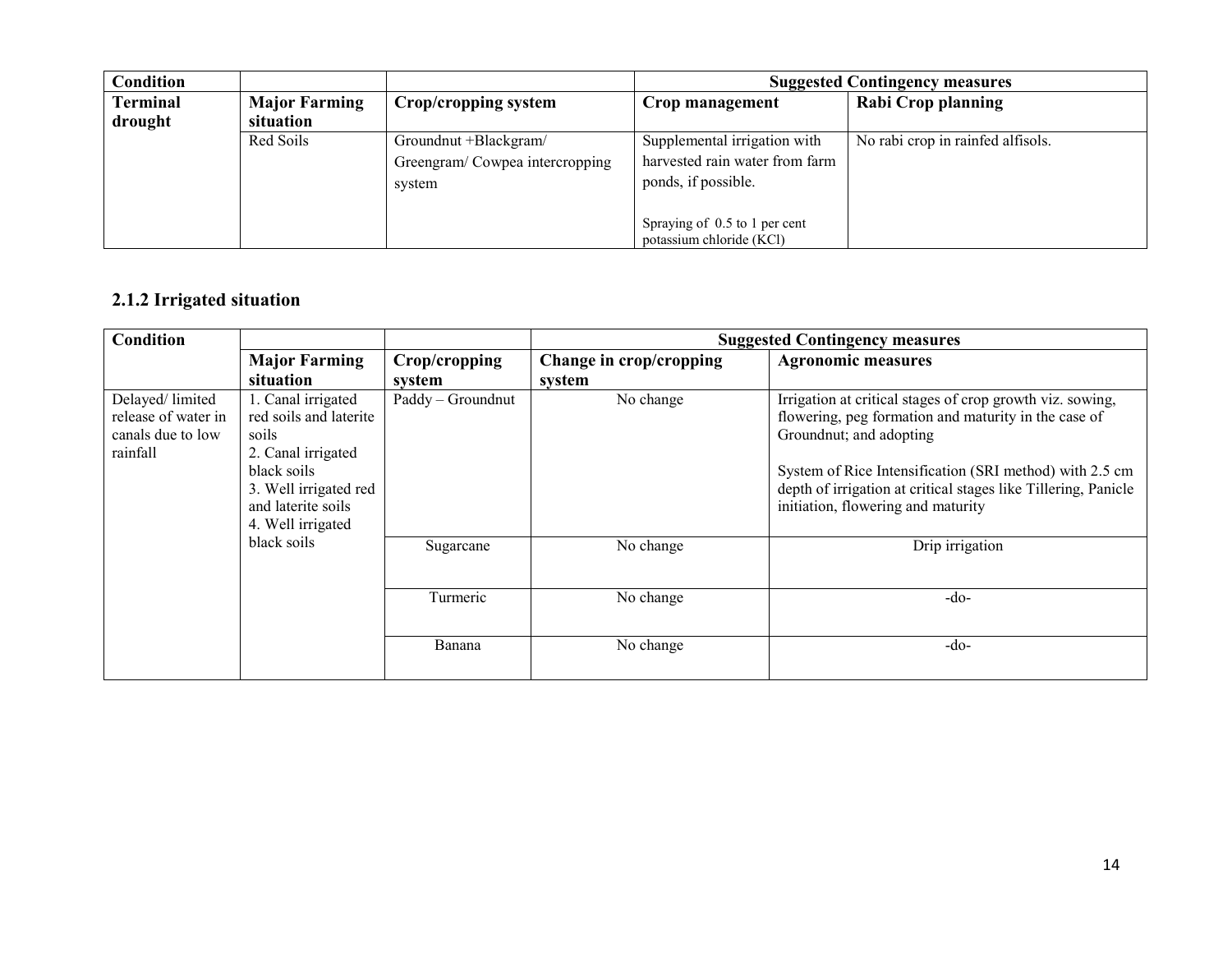| <b>Condition</b> |                      |                   | <b>Suggested Contingency measures</b> |                                                                                                                                                                                                                                                                                                                                                                         |  |  |
|------------------|----------------------|-------------------|---------------------------------------|-------------------------------------------------------------------------------------------------------------------------------------------------------------------------------------------------------------------------------------------------------------------------------------------------------------------------------------------------------------------------|--|--|
|                  | <b>Major Farming</b> | Crop/cropping     | Change in crop/cropping               | <b>Agronomic measures</b>                                                                                                                                                                                                                                                                                                                                               |  |  |
|                  | situation            | system            | system                                |                                                                                                                                                                                                                                                                                                                                                                         |  |  |
|                  |                      | $1.Paddy - Paddy$ | Groundnut / Sesame - Paddy            | Irrigation at critical stages of crop growth viz. Sowing,<br>Flowering, Peg formation and maturity in the case of<br>Groundnut; Sowing, Flowering and maturity in the case<br>of Sesame and adopting<br>System of Rice Intensification (SRI method) with 2.5 cm<br>depth of irrigation at critical stages like Tillering, Panicle<br>initiation, flowering and maturity |  |  |

| <b>Condition</b> |                      |               | <b>Suggested Contingency measures</b> |                                                       |  |
|------------------|----------------------|---------------|---------------------------------------|-------------------------------------------------------|--|
|                  | <b>Major Farming</b> | Crop/cropping | Change in crop/cropping               | <b>Agronomic measures</b>                             |  |
|                  | situation            | system        | system                                |                                                       |  |
| Non release of   | Tail end area with   | Groundnut and | Sorghum + Pulses (Cowpea /            | Irrigation at critical stages of crop growth namely   |  |
| water in canals  | red /laterite/block  | Maize         | Green gram / Blackgram                | sowing, 4to 5 leaf stage, flowering and milking stage |  |
| under delayed    | soils                |               | intercropping is recommended in       | Drip irrigation                                       |  |
| onset of monsoon |                      |               | case of limited water availability in |                                                       |  |
| in catchment     |                      |               | the wells.                            |                                                       |  |

| Condition       |                      |                    | <b>Suggested Contingency measures</b>                |                                                    |  |
|-----------------|----------------------|--------------------|------------------------------------------------------|----------------------------------------------------|--|
|                 | <b>Major Farming</b> | Crop/cropping      | Change in crop/cropping<br><b>Agronomic measures</b> |                                                    |  |
|                 | situation            | system             | svstem                                               |                                                    |  |
| Lack of inflows | Red / laterite/block | $Sorghum + Pulses$ | No change                                            | Seed hardening with 1 percent Potassium dihydrogen |  |
| into tanks due  | soils                | (Cowpea / Green    |                                                      | phosphate.                                         |  |
| to insufficient |                      | gram / Blackgram)  |                                                      | Drip irrigation                                    |  |
| /delayed onset  |                      |                    |                                                      |                                                    |  |
| of monsoon      |                      |                    |                                                      |                                                    |  |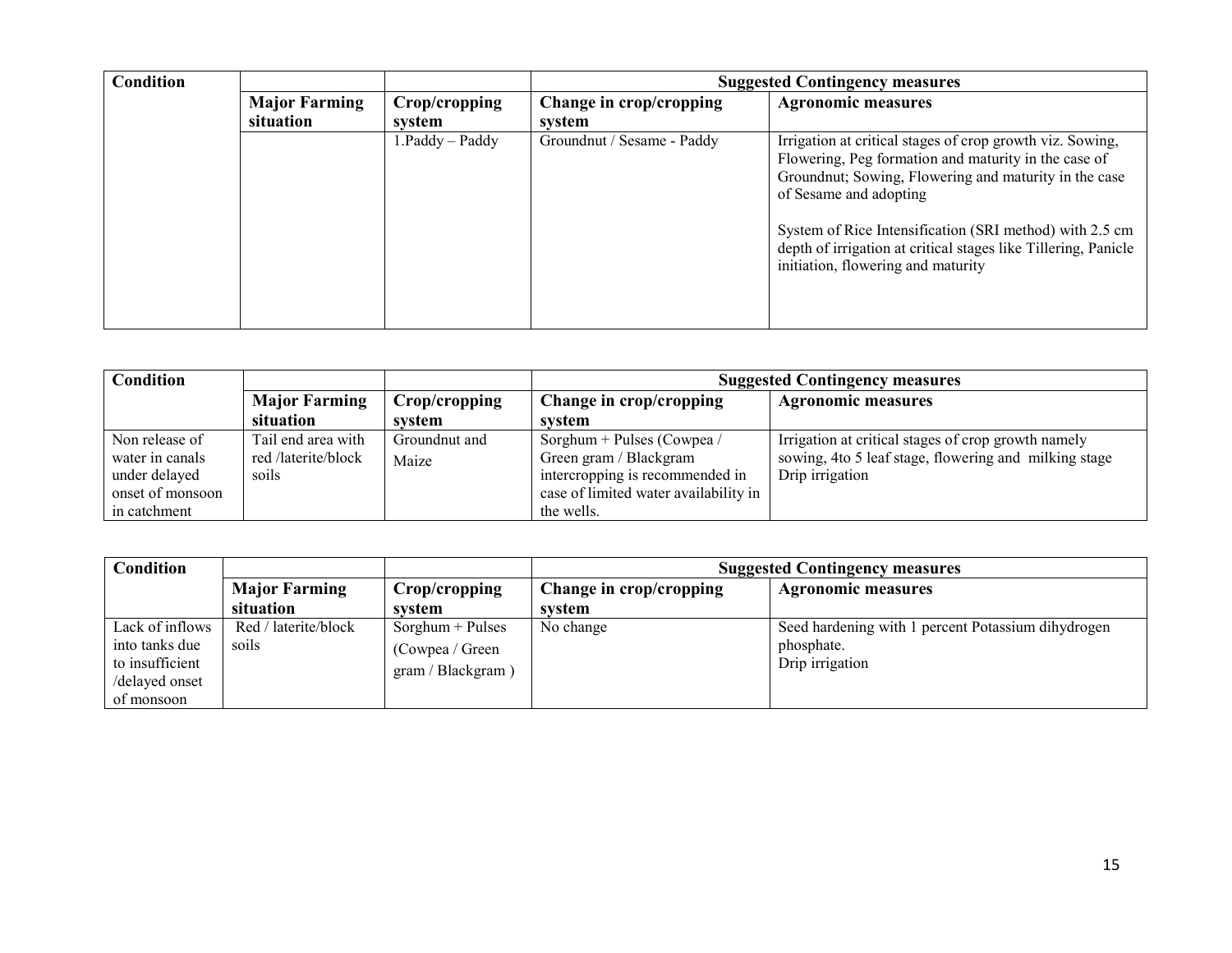| <b>Condition</b> |                      |                      | <b>Suggested Contingency measures</b> |                                                    |  |
|------------------|----------------------|----------------------|---------------------------------------|----------------------------------------------------|--|
|                  | <b>Major Farming</b> | Crop/cropping system | Change in crop/cropping               | <b>Agronomic measures</b>                          |  |
|                  | situation            |                      | system                                |                                                    |  |
| Insufficient     | Red / laterite/block | Fodder Sorghum       | No change                             | Seed hardening with 1 percent Potassium dihydrogen |  |
| groundwater      | soils                |                      |                                       | phosphate.                                         |  |
| recharge due to  |                      |                      |                                       | Drip irrigation                                    |  |
| low rainfall     |                      |                      |                                       |                                                    |  |

## 2.2 Unusual rains (untimely, unseasonal etc) (for both rainfed and irrigated situations)

| <b>Condition</b>                                                     | <b>Suggested contingency measure</b>                                                                                                                            |                        |                     |                                                                                                      |  |
|----------------------------------------------------------------------|-----------------------------------------------------------------------------------------------------------------------------------------------------------------|------------------------|---------------------|------------------------------------------------------------------------------------------------------|--|
| Continuous high rainfall in a short<br>span leading to water logging | <b>Vegetative stage</b>                                                                                                                                         | <b>Flowering stage</b> | Crop maturity stage | Post harvest                                                                                         |  |
| Groundnut                                                            | Providing drainage facility<br>Spray of growth retardant of<br>500 ppm cycocel for<br>arresting apical dominance<br>and thereby promoting<br>growth of laterals | Drain excess water     | Providing drainage  | Stripping of Groundnut at the<br>earliest.<br>Mechanical drier may be used<br>for drying the produce |  |
| Paddy                                                                | Providing drainage facility                                                                                                                                     |                        |                     |                                                                                                      |  |
| Sorghum                                                              | $-Do-$                                                                                                                                                          | $-do-$                 | $-do-$              | $-do-$                                                                                               |  |
| Maize                                                                |                                                                                                                                                                 |                        |                     |                                                                                                      |  |
| Horse gram                                                           |                                                                                                                                                                 |                        |                     |                                                                                                      |  |

### 2.3 Floods: Not applicable

## 2.4 Extreme events: Not applicable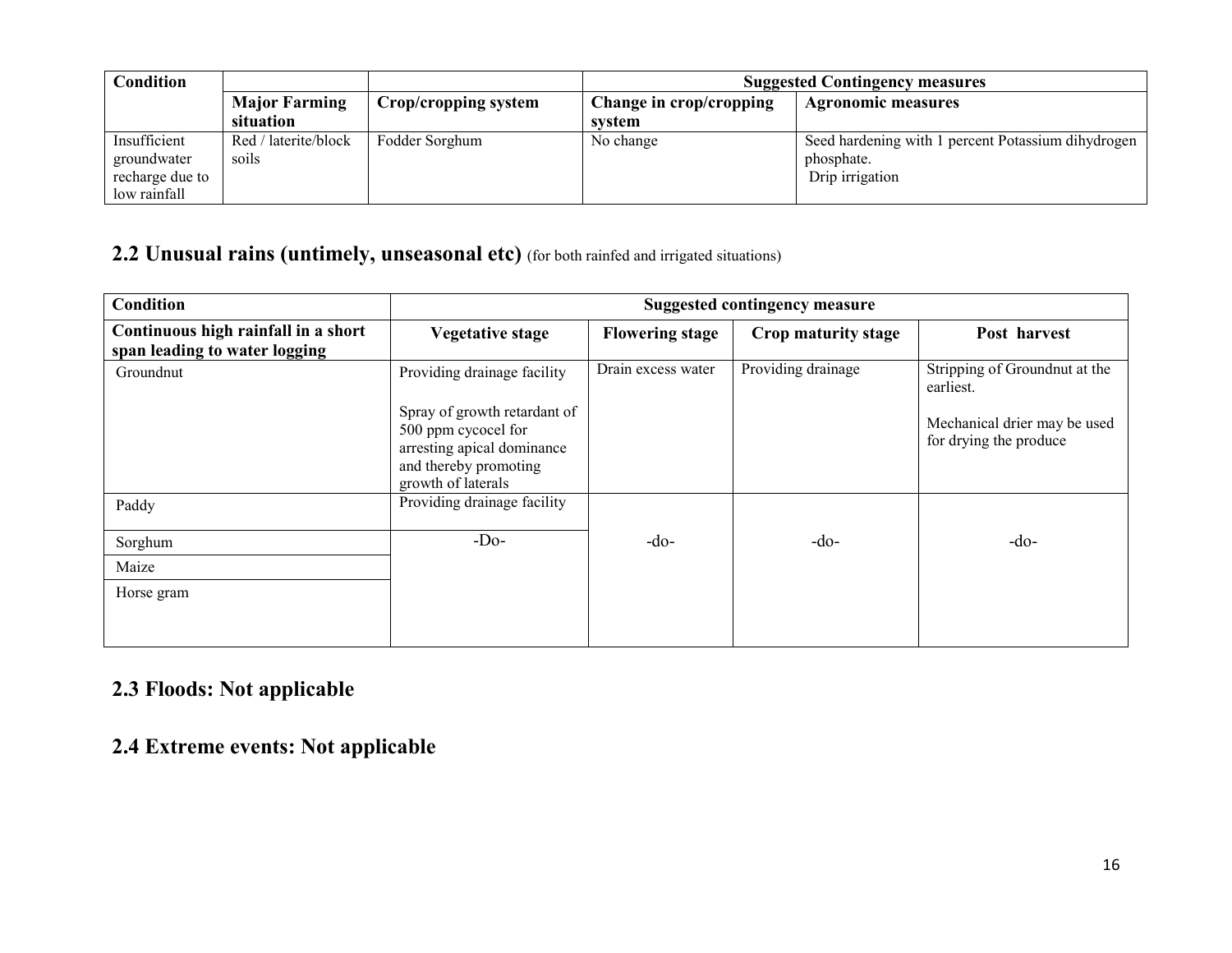| 2.5 Contingent strategies for Livestock, Poultry & Fisheries |  |
|--------------------------------------------------------------|--|
|--------------------------------------------------------------|--|

|                                  | <b>Suggested contingency measures</b>                                                                                                                                                                                                                                                                                                                                                                                                                                                                                                                                                                                                                                                                                                                                                  |                                                                                                                                                                                                                                                                                                                                                                                                                                                                                                                                                                                                                                                              |                                                                                                                          |  |
|----------------------------------|----------------------------------------------------------------------------------------------------------------------------------------------------------------------------------------------------------------------------------------------------------------------------------------------------------------------------------------------------------------------------------------------------------------------------------------------------------------------------------------------------------------------------------------------------------------------------------------------------------------------------------------------------------------------------------------------------------------------------------------------------------------------------------------|--------------------------------------------------------------------------------------------------------------------------------------------------------------------------------------------------------------------------------------------------------------------------------------------------------------------------------------------------------------------------------------------------------------------------------------------------------------------------------------------------------------------------------------------------------------------------------------------------------------------------------------------------------------|--------------------------------------------------------------------------------------------------------------------------|--|
|                                  | Before the event                                                                                                                                                                                                                                                                                                                                                                                                                                                                                                                                                                                                                                                                                                                                                                       | During the event                                                                                                                                                                                                                                                                                                                                                                                                                                                                                                                                                                                                                                             | After the event                                                                                                          |  |
| <b>Drought</b>                   |                                                                                                                                                                                                                                                                                                                                                                                                                                                                                                                                                                                                                                                                                                                                                                                        |                                                                                                                                                                                                                                                                                                                                                                                                                                                                                                                                                                                                                                                              |                                                                                                                          |  |
| Feed and fodder<br>availability  | 1. Development of green fodders such as CO4, Guinea grass,<br>Kolukattaigrass, Sorghum, cow pea, Desmanthus, and tree<br>fodders etc<br>2. Straw & Hay making.<br>3. Sorghum stover preservation.<br>4. Creation of fodder banks at village levels based on the<br>livestock population.<br>5. Silage making with available green fodder such as CO3 and<br>Sugarcane tops.<br>6. Creation of fodder models for draught with Guinea grass,<br>stylo, desmanthus, kolukkattai grass etc.<br>7. Conservation of green and dry fodder through chaffing.<br>8. Creation of tree fodder models with Subabul, Glyricidia,<br>Agathi, Prosopis etc.<br>9. Fodder production with Sorghum - stylo-Sorghum on<br>rotation basis<br>10. Storage of available feed ingredients in a proper manner | 1. Chaffing of green and dry fodder to<br>conserve fodder.<br>2. Use unconventional feedstuffs and<br>locally available low cost feed<br>ingredients to reduce the cost of feed.<br>3. Use of tree leaves are good<br>proteinecious feed for livestock.<br>4. Uses of mineral mixture in the livestock<br>feed prevent the nutritional deficiency<br>diseases and infertility cases.<br>5. Enrichment of dry fodder with urea.<br>6. Use of silage in livestock feed.<br>7. Use Hay, Straw and Stover in livestock<br>feed.<br>8. Concentrate feed prepared with<br>available grains, oil cakes and rice bran.<br>9. Before Sun rise and after Sun set allow | 1. Development of green fodders and tree<br>fodders.<br>2. Use of Mineral mixture or Salt lick in<br>the livestock feed. |  |
|                                  | without fungal contamination.                                                                                                                                                                                                                                                                                                                                                                                                                                                                                                                                                                                                                                                                                                                                                          | the animal for grazing.                                                                                                                                                                                                                                                                                                                                                                                                                                                                                                                                                                                                                                      |                                                                                                                          |  |
| Drinking water                   | 1. Make Bore Well.<br>2. Construct common water drough in the grazing areas of<br>village.                                                                                                                                                                                                                                                                                                                                                                                                                                                                                                                                                                                                                                                                                             | 1. Give plenty of chilled drinking water.<br>2. Use of Green fodder or Silage reduces<br>the intake of water in livestock because<br>60-90% of water.<br>it contains<br>3. Addition of Vitamin C or lemon in<br>drinking water prevents heat stress.                                                                                                                                                                                                                                                                                                                                                                                                         | 1. Give plenty of drinking water.                                                                                        |  |
| Health and disease<br>management | 1. Vaccinate the cattle for Foot and Mouth Disease.<br>2. Vaccinate the sheep against sheep pox, Blue tongue, entero<br>toxemia etc.<br>3. Vaccinating the goat against PPR.                                                                                                                                                                                                                                                                                                                                                                                                                                                                                                                                                                                                           | 1. Keep the animals in good aeration with<br>shadow place.<br>2. Provide plenty of chilled drinking<br>water.                                                                                                                                                                                                                                                                                                                                                                                                                                                                                                                                                | 1. Keep the animals in good aeration with<br>shadowy place.<br>2. Give plenty of chilled drinking water.                 |  |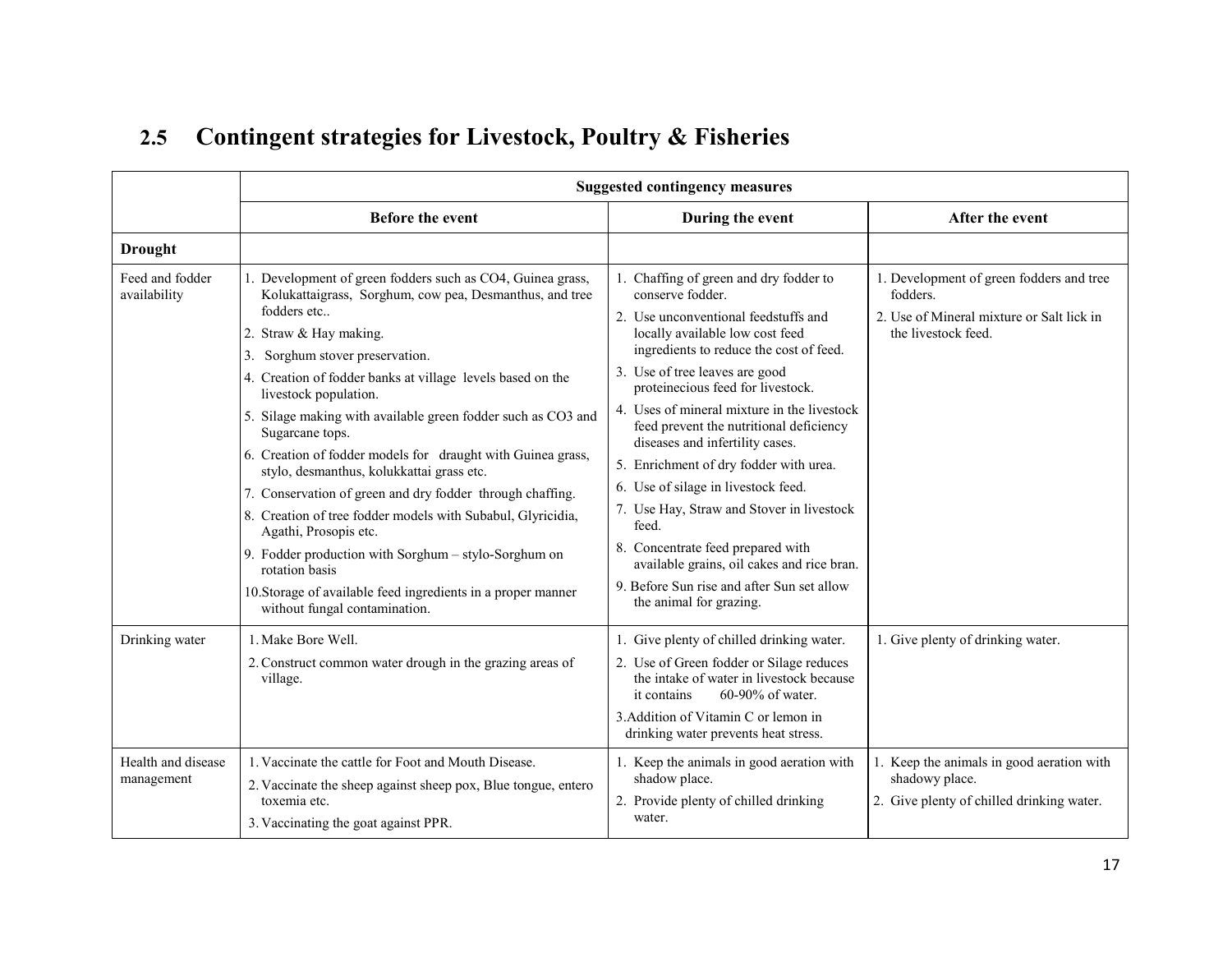| 4. Deworming the livestock                                                                                                                         | 3. Use of foggers and sprinklers on the                                                                           |                                                                                                                    |
|----------------------------------------------------------------------------------------------------------------------------------------------------|-------------------------------------------------------------------------------------------------------------------|--------------------------------------------------------------------------------------------------------------------|
| 4. Control of ectoparasites.                                                                                                                       | sheds, sprinkling of water on the body<br>to reduce the heat load.                                                |                                                                                                                    |
|                                                                                                                                                    | 4. Advising farmers not to graze during<br>hotter parts of the day.                                               |                                                                                                                    |
|                                                                                                                                                    | 5. Nutritional supplementation.                                                                                   |                                                                                                                    |
|                                                                                                                                                    | 6. Control of ectoparasites prevent the<br>livestock from Anaplasmosis,<br>Theileriosis and Babesiosis disease.   |                                                                                                                    |
|                                                                                                                                                    | 7. Snail control measures in the water<br>bodies.                                                                 |                                                                                                                    |
| <b>Floods</b>                                                                                                                                      |                                                                                                                   |                                                                                                                    |
| Feed and fodder<br>1. Sowing the fodder crops such as fodder sorghum, fodder<br>availability<br>maize, fodder cumbu, sorghum and Desmanthus.       | 1. Uses of mineral mixture in the livestock<br>feed prevent the nutritional deficiency                            | Proper storage of feed ingredients,<br>concentrate feed and dry fodders in to                                      |
| 2. Straw & Hay making.                                                                                                                             | diseases and infertility cases.                                                                                   | avoid fungal contamination.                                                                                        |
| 3. Sorghum stover preservation.                                                                                                                    | 2. Use of silage in livestock feed.<br>3. Use Hay, Straw and Stover in livestock                                  | 2. Store the available green fodders in the<br>form of hay and silage.                                             |
| 4. Silage making with available green fodder such as CO3 and<br>Sugarcane tops.                                                                    | feed.                                                                                                             |                                                                                                                    |
| 5. Storage of available feed ingredients in a proper manner<br>without fungal contamination.                                                       | 4. Concentrate feed prepared with<br>available grains, oil cakes and rice bran.                                   |                                                                                                                    |
|                                                                                                                                                    | 5. Storage of available feed ingredients<br>properly without fungal contamination.                                |                                                                                                                    |
| Drinking water<br>1. Construct the rain water storage tank.                                                                                        | 1. Use of bore well water is better than<br>well water.                                                           | 1. Use of bore well water is better than<br>well water.                                                            |
| 2. Construct the wall around the well prevent the germs and<br>dust mixed with well water during rainfall.                                         | 2. Well water and canal water will be used<br>after chlorination and disinfection.                                | 2. Well water and canal water will be used<br>after chlorination and disinfection.                                 |
| Health and disease<br>1. Vaccinate the Cattle against Foot and Mouth Disease.<br>management<br>2. Vaccinate the Sheep against Blue Tongue Disease. | 1. Keep the animals in good aeration with<br>shadowy place.<br>2. Provide clean water and feed.                   | 1. Deworming the livestock's.<br>2. Provide clean water and feed.                                                  |
| 3. Vaccinate the Goat against Enterotoxaemia and PPR.<br>4. Deworming the livestock's.                                                             | 3. Control of ectoparasites prevent the<br>livestock's from Anaplasmosis,<br>Theileriosis and Babesiosis disease. | 3. Control of ectoparasites prevent the<br>livestock's from Anaplasmosis,<br>The ileriosis and Babesiosis disease. |
|                                                                                                                                                    | 4. Prevent the entry of rain water in the<br>livestock shed.                                                      |                                                                                                                    |
| Cyclone                                                                                                                                            |                                                                                                                   |                                                                                                                    |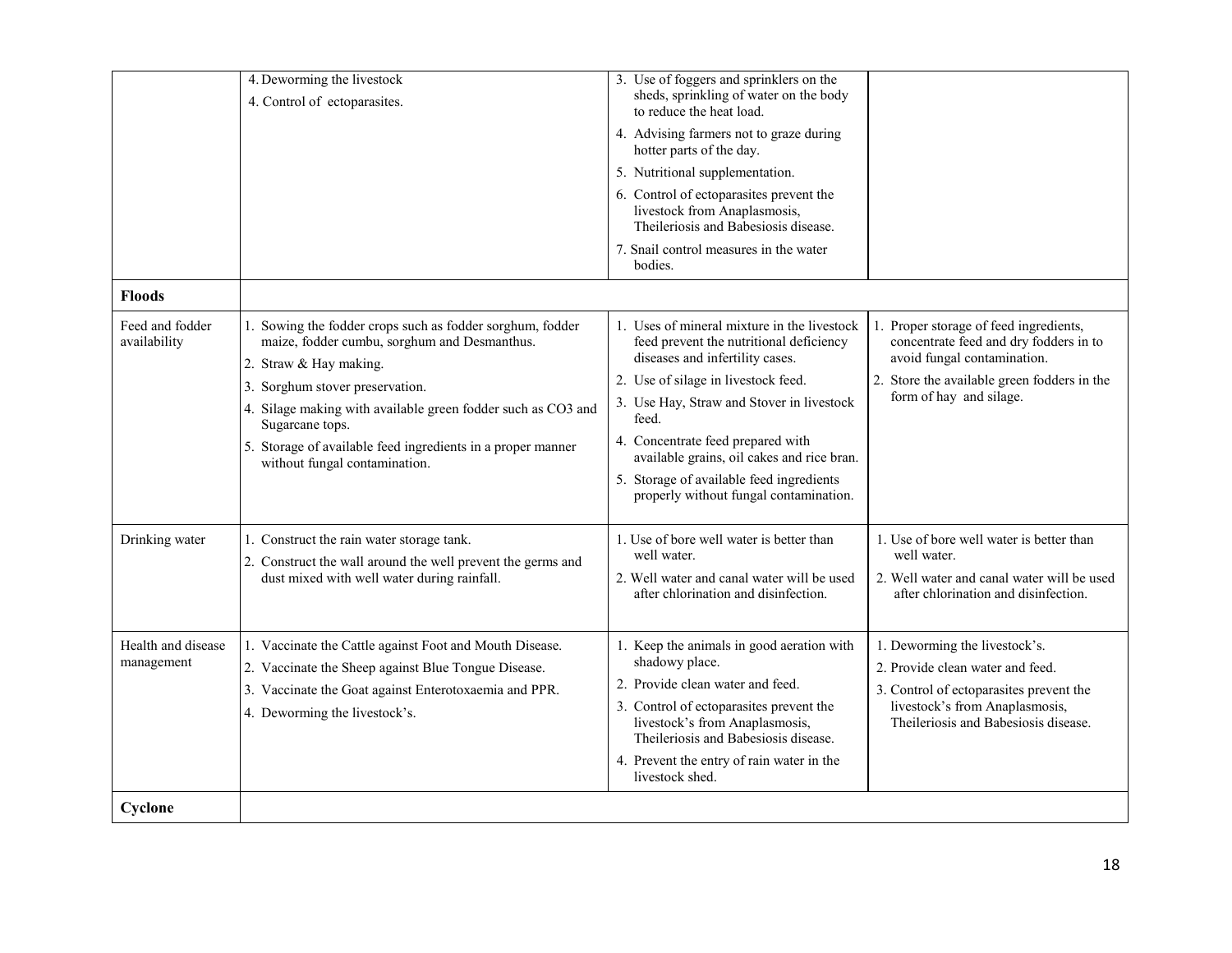| Feed and fodder<br>availability   | 1. Sowing the fodder crops such as fodder sorghum, fodder<br>maize, fodder cumbu, sorghum and Desmanthus.<br>2. Straw & Hay making.<br>3. Sorghum stover preservation.<br>4. Silage making with available green fodder such as CO3 and | 1. Use of silage in livestock feed.<br>2. Use Hay, Straw and Stover in livestock<br>feed.<br>Concentrate feed prepared with<br>available grains, oil cakes and rice bran.<br>Storage of available feed ingredients in<br>4. | 1. Dry the feed ingredients, concentrate<br>feed and dry fodders in sunlight to avoid<br>fungal contamination.<br>2. Store the available green fodders in the<br>form of hay and silage. |
|-----------------------------------|----------------------------------------------------------------------------------------------------------------------------------------------------------------------------------------------------------------------------------------|-----------------------------------------------------------------------------------------------------------------------------------------------------------------------------------------------------------------------------|------------------------------------------------------------------------------------------------------------------------------------------------------------------------------------------|
|                                   | Sugarcane tops.<br>5. Storage of available feed ingredients in a proper manner<br>without fungal contamination.                                                                                                                        | a proper manner without fungal<br>contamination.                                                                                                                                                                            |                                                                                                                                                                                          |
| Drinking water                    | 1. Construct the rain water storage tank.<br>2. Construct the wall around the well prevent the germs and<br>dust mixed with well water during rainfall.                                                                                | 1. Use of bore well water is better than<br>well water.<br>2. Well water and canal water will be used<br>after chlorination and disinfection.                                                                               | 1. Use of bore well water is better than<br>well water.<br>2. Well water and canal water will be used<br>after chlorination and disinfection.                                            |
| Health and disease<br>management  | 1. Vaccinate the Cattle against Foot and Mouth Disease.<br>2. Vaccinate the Sheep against Blue Tongue Disease.<br>Vaccinate the Goat against Enterotoxaemia and PPR.<br>4. Deworming the livestock's.                                  | 1. Keep the animals in good aeration with<br>shadowy place.<br>Provide clean water and feed.<br>3. Control of ectoparasites prevent the<br>livestock's from Anaplasmosis,<br>The ileriosis and Babesiosis disease.          | 1. Deworming the livestock's.<br>2. Provide clean water and feed.<br>3. Control of ectoparasites prevent the<br>livestock's from Anaplasmosis,<br>The ileriosis and Babesiosis disease.  |
| <b>Heat wave and</b><br>cold wave |                                                                                                                                                                                                                                        | NA                                                                                                                                                                                                                          |                                                                                                                                                                                          |

### 2.5.2 Poultry

|                              |                                                                                          | Convergence/linka<br>ges with ongoing<br>programs, if any    |                                 |  |
|------------------------------|------------------------------------------------------------------------------------------|--------------------------------------------------------------|---------------------------------|--|
|                              | <b>Before the event</b>                                                                  | During the event                                             | After the event                 |  |
| <b>Drought</b>               |                                                                                          |                                                              |                                 |  |
| Shortage of feed ingredients | Store the available feed<br>ingredients required for the<br>preparation of poultry feed. | Use unconventional feedstuffs to reduce<br>the cost of feed. | Nutritional<br>supplementation. |  |
| Drinking water               | Arrangement for ample                                                                    | Supply of cool potable water to poultry.                     | Use bore well water             |  |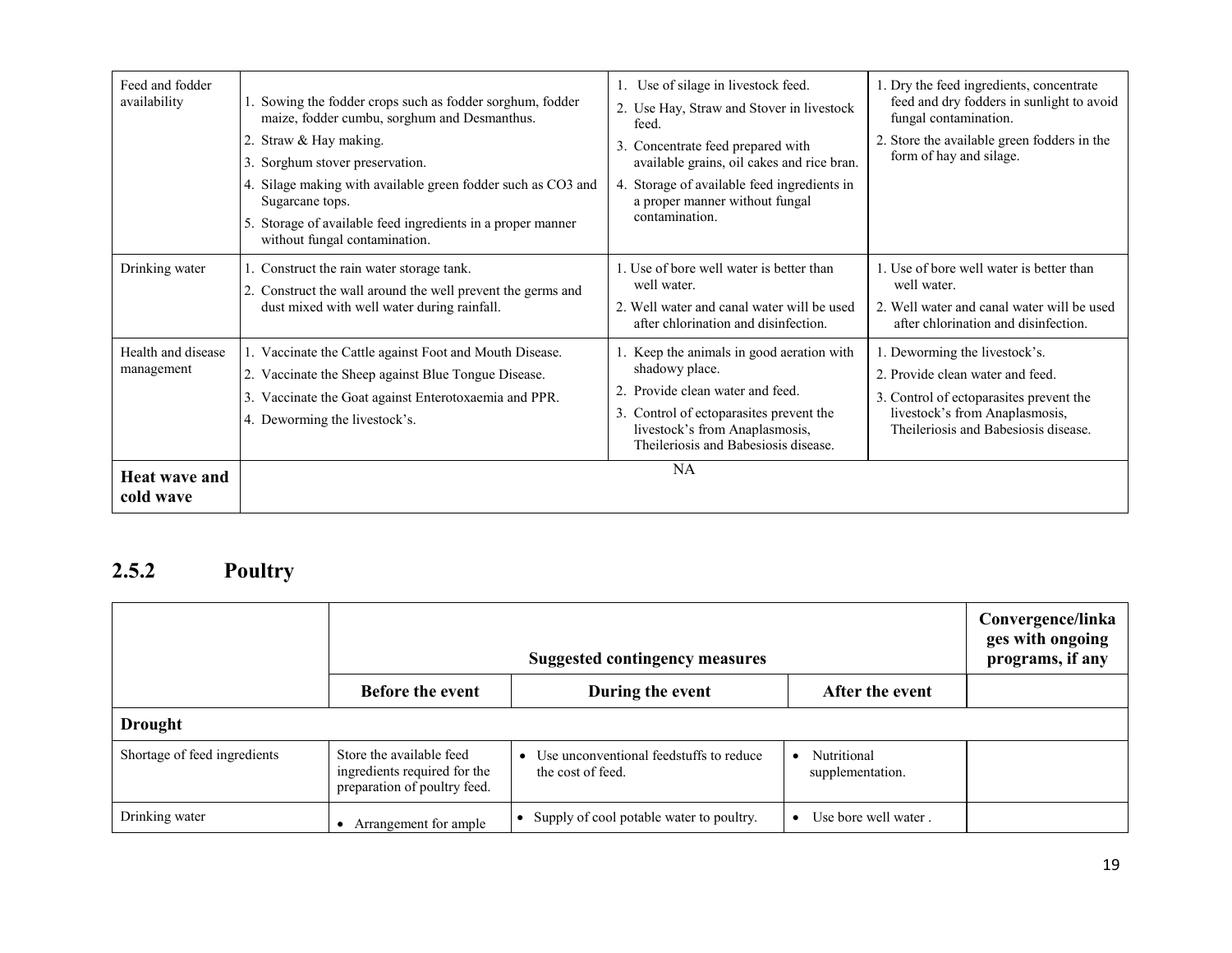|                               | potable drinking water to<br>meet the ensuing drought<br>situation.                                                                                                                                           | • Water sanitation.                                                                                                                                                                                                                                                                                                                                             |                                                                                                                                              |  |
|-------------------------------|---------------------------------------------------------------------------------------------------------------------------------------------------------------------------------------------------------------|-----------------------------------------------------------------------------------------------------------------------------------------------------------------------------------------------------------------------------------------------------------------------------------------------------------------------------------------------------------------|----------------------------------------------------------------------------------------------------------------------------------------------|--|
| Health and disease management | • Vaccination against<br>Ranikhet disease<br>Deworming of poultry<br>$\bullet$<br>• Provision of foggers<br>and sprinklers to<br>reduce heat load<br>Supplementation of<br>$\bullet$<br>vitamins and minerals | • Effective fly control programme.<br>• Prevention and control of Coccidiosis in<br>poultry<br>• Summer management of poultry- use of<br>foggers and sprinklers<br>• Continuous supply of cool potable water<br>• Supplementation of vitamins and minerals<br>• Feeding during cooler parts of the day<br>• Mixing water in the concentrate mash and<br>feeding | • Nutritional<br>supplementation of<br>poultry.<br>• Vaccination against<br>Ranikhet disease                                                 |  |
| <b>Floods</b>                 |                                                                                                                                                                                                               |                                                                                                                                                                                                                                                                                                                                                                 |                                                                                                                                              |  |
| Shortage of feed ingredients  | Store the unconventional<br>feedstuffs without fungal<br>contamination.                                                                                                                                       | Use available feed ingredients with<br>unconventional feedstuffs for poultry feed<br>preparation.                                                                                                                                                                                                                                                               | Use unconventional<br>$\bullet$<br>feedstuffs.                                                                                               |  |
| Drinking water                | • Construct the borewell.                                                                                                                                                                                     | • Use of bore well water is better than well<br>water.<br>Well water and canal water will be used<br>$\bullet$<br>after chlorination and sanitation.<br>• Automatic drinkers used                                                                                                                                                                               | • Use of bore well water is<br>better than well water.<br>• Well water and canal water<br>will be used after<br>chlorination and sanitation. |  |
| Health and disease management | • Vaccinate the birds<br>against Ranikhet and<br><b>Infectious Bursal Disease</b><br>regularly.<br>• Deworming the birds.                                                                                     | • Keep the birds in good aeration with<br>shadowy place.<br>• Provide clean water and feed.<br>• Control of ectoparasites.                                                                                                                                                                                                                                      | • Deworming the birds.<br>• Provide clean water and<br>feed.<br>• Control of ectoparasites.                                                  |  |
| Cyclone                       |                                                                                                                                                                                                               |                                                                                                                                                                                                                                                                                                                                                                 |                                                                                                                                              |  |
| Shortage of feed ingredients  | • Store the unconventional<br>feedstuffs without fungal<br>contamination.                                                                                                                                     | • Use available feed ingredients with<br>unconventional feedstuffs for poultry feed<br>preparation.                                                                                                                                                                                                                                                             | Use unconventional<br>$\bullet$<br>feedstuffs.                                                                                               |  |
|                               |                                                                                                                                                                                                               |                                                                                                                                                                                                                                                                                                                                                                 |                                                                                                                                              |  |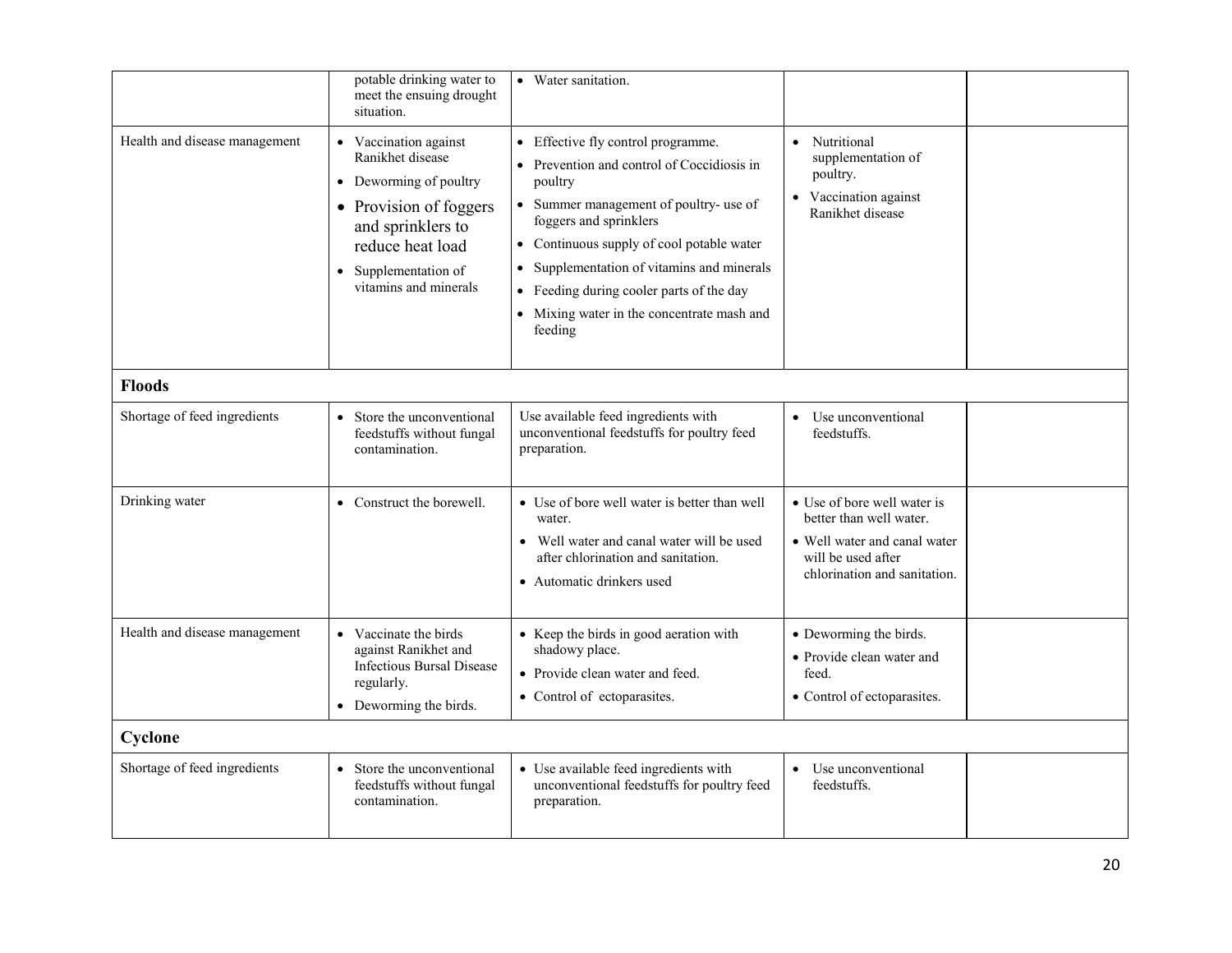| Drinking water                 | • Construct the borewell.                                                                                                                                                | • Use of bore well water is better than well<br>water.<br>• Well water and canal water will be<br>used after chlorination and sanitation. | • Use of bore well water is<br>better than well water.<br>• Well water and canal water<br>will be used after<br>chlorination and sanitation. |  |
|--------------------------------|--------------------------------------------------------------------------------------------------------------------------------------------------------------------------|-------------------------------------------------------------------------------------------------------------------------------------------|----------------------------------------------------------------------------------------------------------------------------------------------|--|
| Health and disease management  | • Vaccinate the birds<br>against Ranikhet and<br><b>Infectious Bursal Disease</b><br>regularly.<br>• Deworming the birds.                                                | • Keep the birds in good aeration with<br>shadowy place.<br>• Provide clean water and feed.<br>• Control of flies $&$ ectoparasites.      | • Deworming the birds.<br>• Provide clean water and<br>feed.<br>• Control of ectoparasites.                                                  |  |
| <b>Heat wave and cold wave</b> |                                                                                                                                                                          |                                                                                                                                           |                                                                                                                                              |  |
| Shelter/environment management | • Tree Plantation around<br>the poultry Shed.<br>• Spray Bleaching powder<br>and disinfect around the<br>poultry farm.                                                   | • During heat wave fogger used to control<br>the heat stress in poultry.                                                                  | • 1% butox will be sprayed<br>in the poultry shed during<br>sunlight time to prevent<br>the ectoparasites.                                   |  |
| Health and disease management  | • Vaccinate the birds.<br>• Construct the wall around<br>the well prevent the<br>germs and dust mixed<br>with well water during<br>rainfall.<br>• Deworming the animals. | • Vitamin C Supplementation.<br>• Prevent the entry of other birds and<br>outsiders.                                                      | • Vaccinate the birds.<br>• Deworm the birds.                                                                                                |  |

<sup>a</sup> based on forewarning wherever available

#### 2.5.3 Fisheries/ Aquaculture

|            | <b>Suggested contingency measures</b> |                          |                 |  |
|------------|---------------------------------------|--------------------------|-----------------|--|
|            | <b>Before the event</b>               | During the event         | After the event |  |
| 1) Drought |                                       |                          |                 |  |
| A. Capture |                                       |                          |                 |  |
| Marine     |                                       | $\overline{\phantom{0}}$ |                 |  |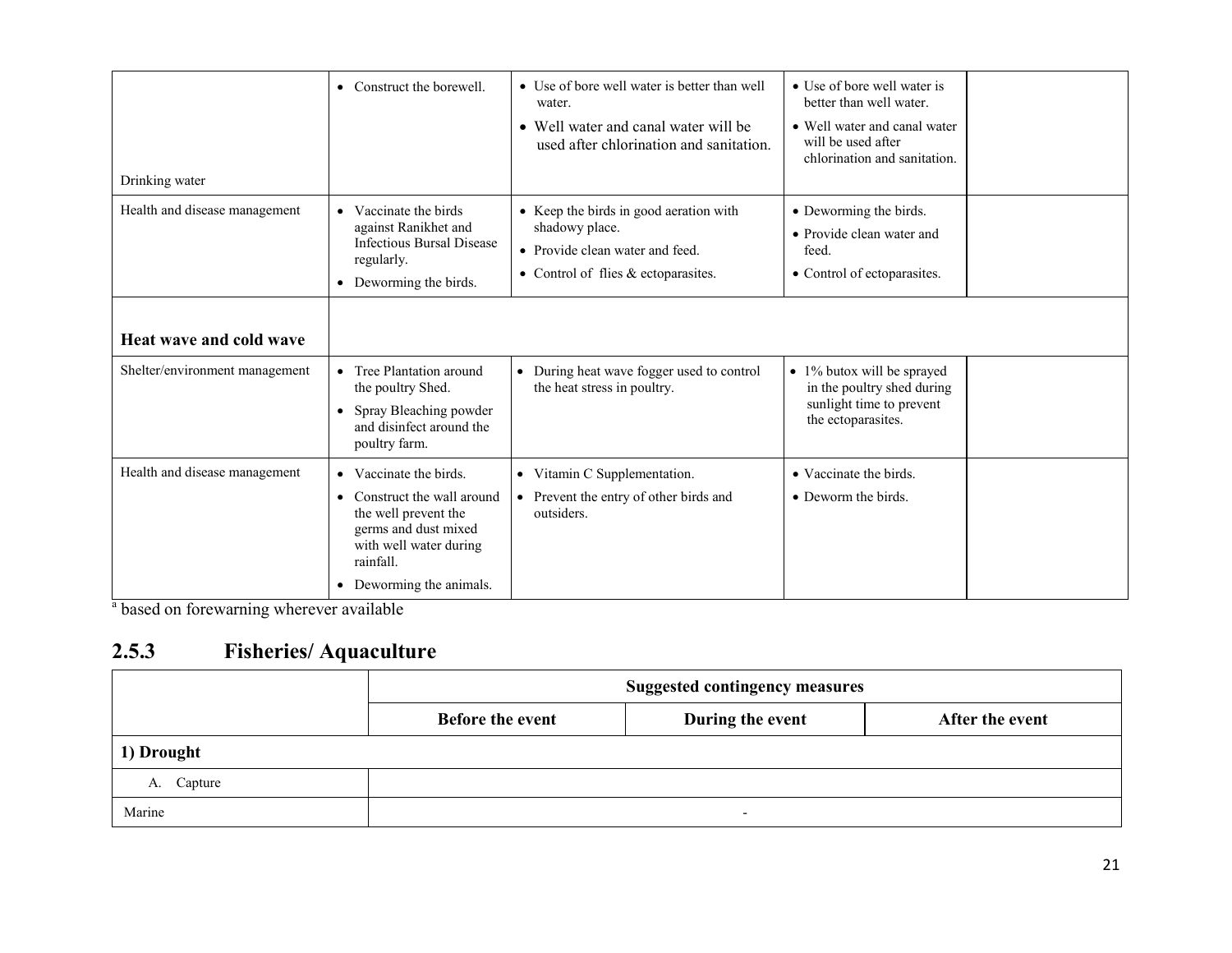| Inland                                                                |                                                                                                                                                                                       |                                                                                                                                                                                    |                                                                                                      |  |  |
|-----------------------------------------------------------------------|---------------------------------------------------------------------------------------------------------------------------------------------------------------------------------------|------------------------------------------------------------------------------------------------------------------------------------------------------------------------------------|------------------------------------------------------------------------------------------------------|--|--|
| (i) Shallow water depth due to insufficient<br>rains/inflow           | • Harvesting large individuals<br>• Increased Stocking-density in<br>smaller/confined areas                                                                                           | • Harvesting large individuals<br>• Disposable of unwanted excess stock<br>• Stocking of desirable/special<br>individuals in brood stock ponds                                     | • Proper management of the local<br>environment                                                      |  |  |
| (ii) Changes in water quality                                         | Negligible changes in water quality                                                                                                                                                   | Negligible changes in water quality                                                                                                                                                | Negligible changes in water quality                                                                  |  |  |
| <b>B.</b> Aquaculture                                                 |                                                                                                                                                                                       |                                                                                                                                                                                    |                                                                                                      |  |  |
| (i) Shallow water in ponds due to<br>insufficient rains/inflow        | • Harvesting of the stock                                                                                                                                                             | • Harvesting of the stock<br>• Transferring of smaller fishes to<br>artificial ponds (if available) for<br>tiding over the drought                                                 | • Steps to improve the quality of stocked<br>fishes, via feed management water<br>quality management |  |  |
| (ii) Impact of salt load build up in ponds<br>change in water quality | • Harvesting of the stock                                                                                                                                                             | • Harvesting of the stock<br>• Transferring of smaller fishes to<br>artificial ponds (if available) for<br>tiding over the drought with water<br>from other source (less hardness) | • Steps to improve the quality of stocked<br>fishes, via feed management water<br>quality management |  |  |
| 2) Floods                                                             |                                                                                                                                                                                       |                                                                                                                                                                                    |                                                                                                      |  |  |
| A. Capture                                                            |                                                                                                                                                                                       |                                                                                                                                                                                    |                                                                                                      |  |  |
| Marine                                                                | $\overline{\phantom{a}}$                                                                                                                                                              |                                                                                                                                                                                    | $\overline{a}$                                                                                       |  |  |
| Inland                                                                | • Proper fencing to prevent escaping of<br>fishes<br>• Increasing bund height and improve<br>bund strength<br>• Improve land drainage to allow easy and<br>quick flow of flood waters | • In extreme conditions, controlled<br>draining of flooded ponds<br>• Thinning of stock by harvesting of<br>larger individuals                                                     | • Repair damaged bundhs<br>• Collect and preserve existing stock                                     |  |  |
| (i) Average compensation paid due to loss<br>of human life            |                                                                                                                                                                                       |                                                                                                                                                                                    |                                                                                                      |  |  |
| (ii) No. of boats / nets/damaged                                      | $\sim$                                                                                                                                                                                |                                                                                                                                                                                    |                                                                                                      |  |  |
| (iii) No. of houses damaged                                           |                                                                                                                                                                                       |                                                                                                                                                                                    |                                                                                                      |  |  |
| (iv) Loss of stock                                                    |                                                                                                                                                                                       |                                                                                                                                                                                    |                                                                                                      |  |  |
| (v) Changes in water quality                                          | • Negligible changes                                                                                                                                                                  | • Flood water can bring parasites, and<br>increased turbidity - repair/correct<br>drainage to improve quick drainage<br>of flood waters                                            | • Turbid waters may be flushed off with<br>fresh borewell/well water                                 |  |  |
| (vi) Health and diseases                                              |                                                                                                                                                                                       |                                                                                                                                                                                    |                                                                                                      |  |  |